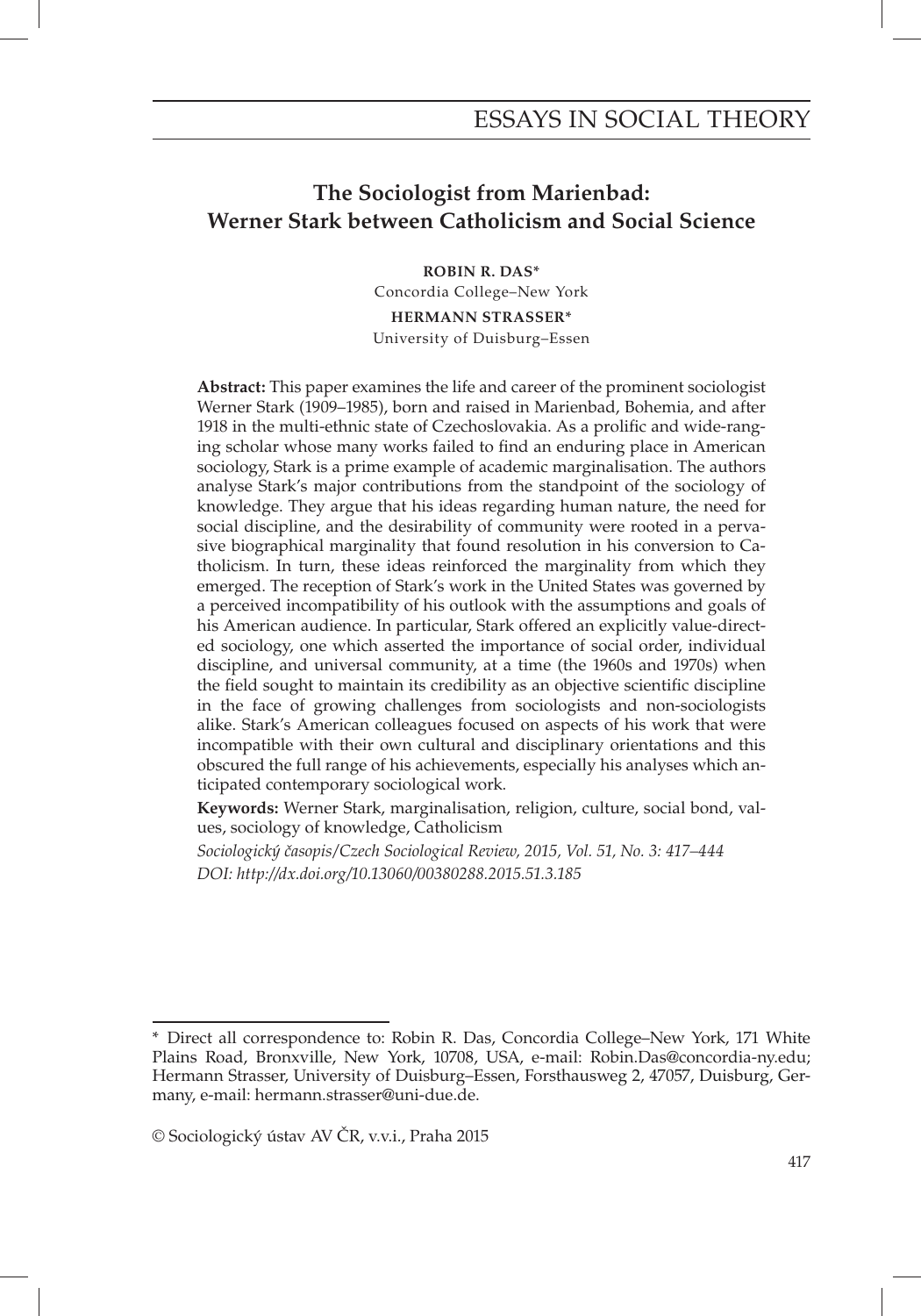## **Introduction**

The sociologist Werner Stark (1909–1985), born and raised in Marienbad, Bohemia, and after 1918 in the multi-ethnic state of Czechoslovakia, was one of the most prolific and wide-ranging scholars that the field has ever known. In his fiftyyear career, Stark contributed to the areas of economics, sociology of knowledge, sociology of religion, sociological theory, and cultural sociology, and published more than twenty monographs, some of which were translated into several languages, many edited works, and seventy-five articles in scientific journals and collected editions. His works have been described as 'breathtaking' in their historical scope alone; added to that is a command of philosophy, theology, law, economics, art, literature, and music rarely found among contemporary scholars [Leonard, Strasser and Westhues 1993: 2–3]. He was, as the Germans would say, one of the last *Gelehrten*, scholars, of academia whose areas of concentration went far beyond sociology.

Stark's achievements were many. In his important contribution to the sociology of knowledge, originally published in 1958, Stark [1991] made a strong case for the reorientation of the field away from the unmasking of ideologies and toward the analysis of the social genesis of ideas. He also noted the affinities between the sociology of knowledge and pragmatist philosophy, thus drawing together European and American intellectual traditions [McCarthy 1991]. In his five-volume study of Christendom, Stark departed from the dichotomous, 'church-sect' conceptualisation of Ernst Troeltsch and Max Weber by introducing the concept of the universal church, one that has the ability to renew itself by absorbing any revolutionary tendencies that develop within it [Stark 1966: 4; 1967b; 1975: 12]. His concept of 'collective charisma' and his treatment of socially structured emotional release spurred further development by sociologists [cf. Gresham 2003; McCarthy and Engel 1989]. Finally, Stark's studies, especially *The Sociology of Religion*, but also *The Sociology of Knowledge* and *The Social Bond*, may be regarded as forerunners of the current 'cultural' emphasis in sociology, where culture is seen less as a separate domain of values and their accompanying norms and symbols than as pervasive structures of meaning that, as Geertz [2000: 312] argues, give shape to experience.

At the time of his death in 1985, Stark was working on the sixth volume of his most ambitious project, *The Social Bond: An Investigation into the Bases of Lawabidingness* [Stark 1976b–1987b], in an attempt to address the central issue that had also preoccupied the founders of sociology: 'Behind the problems of society, large and small, there looms, after all, *the* problem of society—the question why and how it is that societies cohere and continue even though they are but multiplicities of men, and indeed of men into whom nature has laid a goodly measure of self-regard.' [Stark 1976b: vii] To his dismay, the work attracted relatively little notice from his American colleagues. Compared to the first three volumes of *The Social Bond*, the comparable volumes of his earlier treatise, *The Sociology of Religion* [1966–1972], had garnered three times as many book reviews. Stark found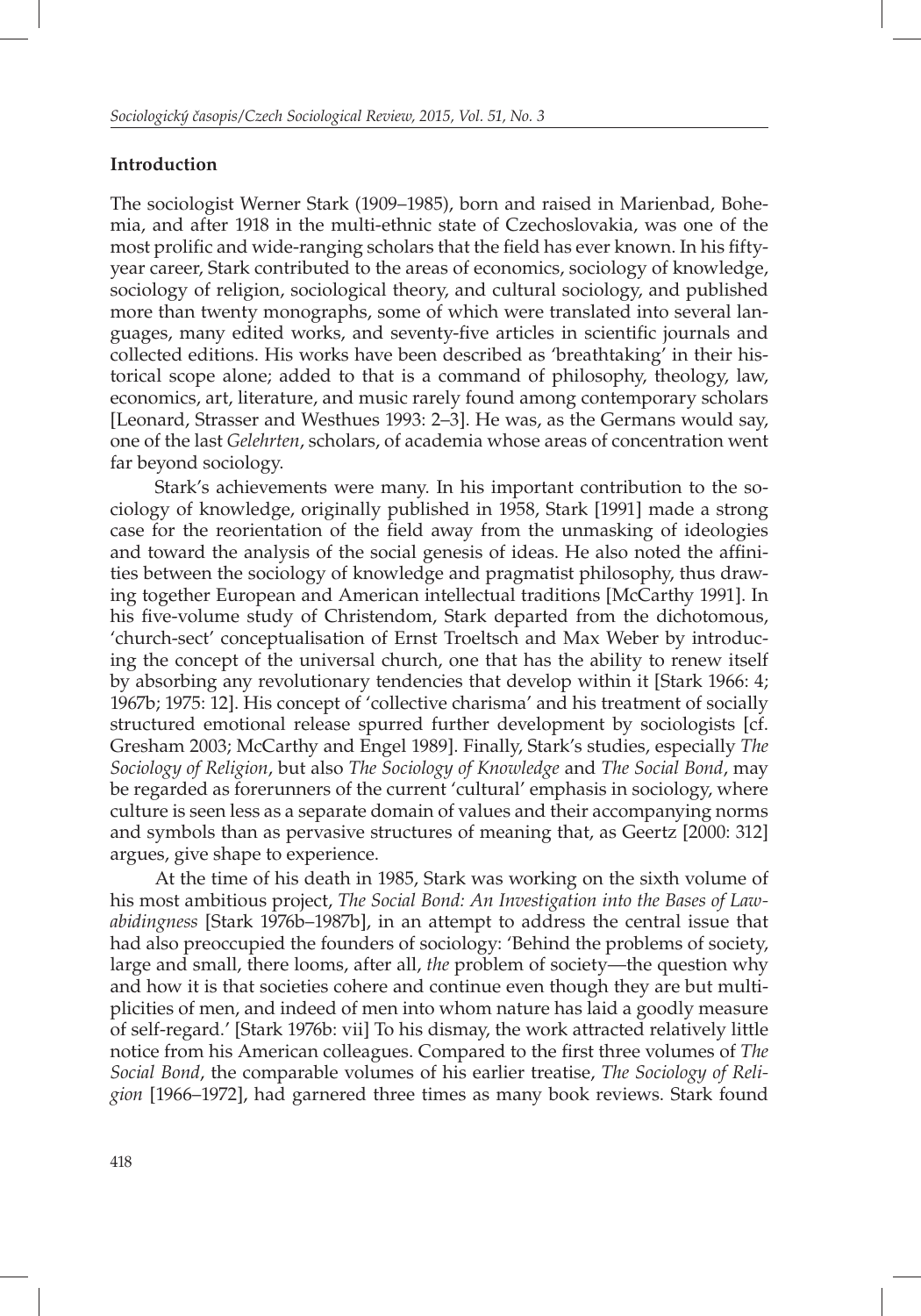

*Werner Stark at Fordham in the 1970s. © Fordham University*

himself in the unaccustomed and uncomfortable position of having to request reviews from academic journals and newspapers. Though he knew that his work would not promote the kind of social changes that he believed would strengthen the social bond, Stark was convinced that the study was timely and important. However, its reception demonstrated just how marginal he had become, a disappointing conclusion to his long and distinguished career.

Today, Werner Stark's work remains little known and rarely cited. The secondary literature on Stark is limited, with only a few articles in English-language publications. Most of these are included in the special issue of the Fordham University journal *Thought* devoted to his final work, *The Social Bond* [cf. also McCarthy 1989]. The other major source of secondary material is the commemorative volume *In Search of Community: Essays in Memory of Werner Stark, 1909–1985*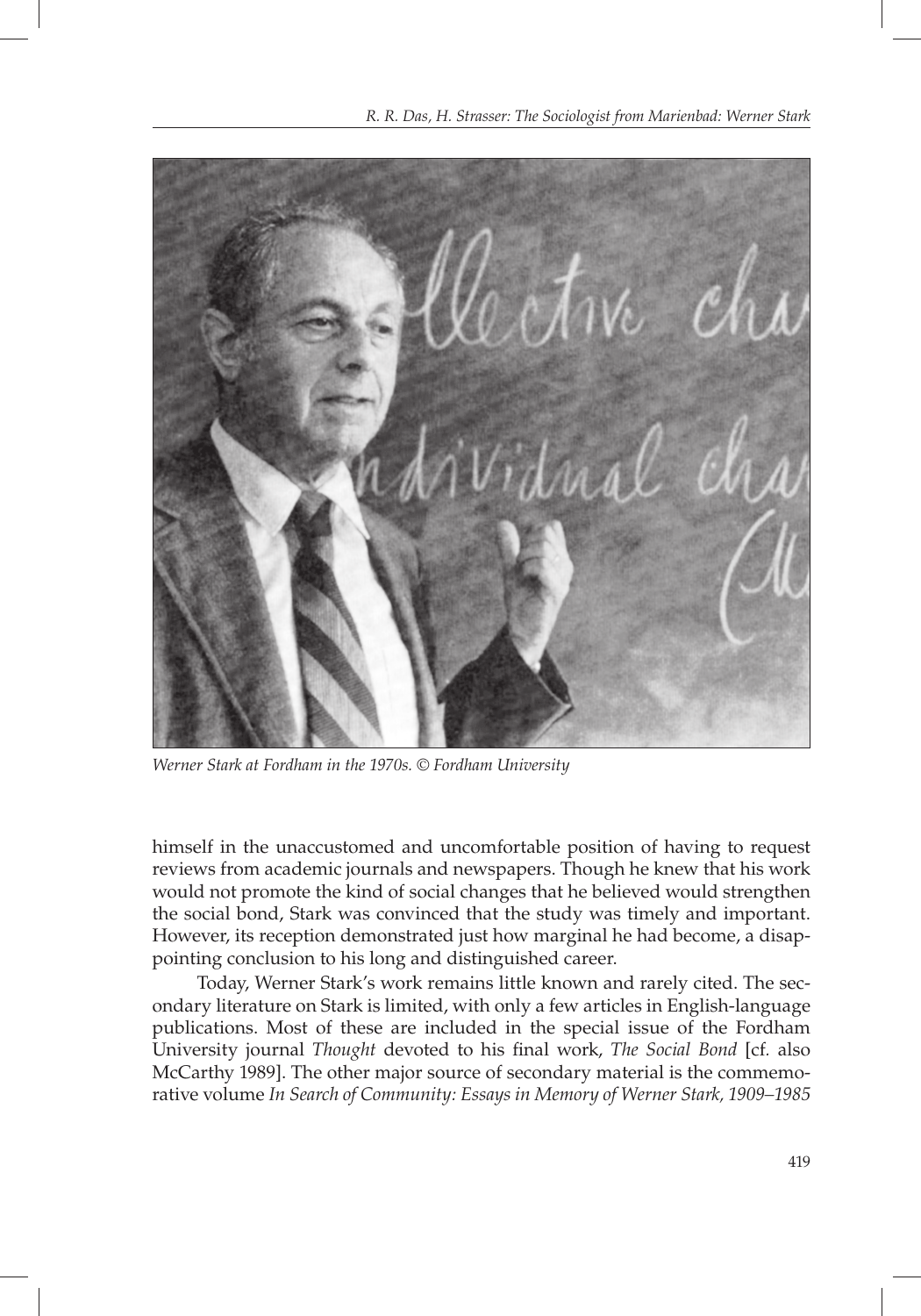[Leonard, Strasser and Westhues 1993]. Leading textbooks in sociological theory and the sociology of religion—those written by Coser [1977], Martindale [1981], Alexander [1982, 1983], Ritzer [2000], Christiano, Swatos and Kivisto [2002], Kunin [2003], among others—either do not mention Stark at all, or do so only in passing. Within the sociology of knowledge, a field to which he contributed an important monograph and many essays [Stark 1991, 1950, 1959b, 1960a, 1969], Stark's work is also more likely to be referenced [Remmling 1967; McCarthy 1996] or briefly described [e.g. Berger and Luckmann 1967] than focused upon in any systematic way. Even though four editions and many translations of *The Sociology of Knowledge* were published, and prominent sociologists such as Talcott Parsons identified themselves with Stark's position in the sociology of knowledge, the silence about Stark is indicative of his observable, though undeserved, marginality.

Given the extent and diversity of Stark's scholarly work, and his many noteworthy achievements, the trajectory of his career is surprising. But the great lesson of the sociology of knowledge, Stark's central field of interest, is not only that ideas are the products of a time and a place, reflecting and articulating historically and culturally specific perspectives and concerns, but also that they endure or perish due to a host of contextual factors. Seen in this light, Stark's work was largely neglected not because it had little connection to dominant and emerging trends in sociology—his forward-looking contributions to cultural sociology were also overlooked—but because it was at odds with the cultural and disciplinary perspectives of the audience to whom it was addressed. What's more, the aspects of Stark's social thought that sparked the most criticism were precisely those that flowed from his own experience of a pervasive marginality and his response to it [Das 2008].

So, thirty years after Werner Stark's death, it is appropriate to revisit his work, to consider the ways in which his life experience shaped his intellectual interests, and, finally, to examine how those interests, and the assumptions and values embedded in them, contributed to his academic marginalisation.

#### **Werner Stark—a marginal sociologist?**

To answer the question of why Stark's sociology failed to engage the sustained interest of his colleagues in the field, especially in Great Britain and later in the United States, we must locate his work and its underlying assumptions and ideas in their historical and biographical context. If social marginality is defined as a life lived in between different social or cultural worlds, where belonging is partial and tentative, it is clear that Werner Stark was marginal long before his *academic* marginalisation in the United States. Born to German-speaking atheists of Jewish heritage in Bohemia during the final years of the Austro-Hungarian Monarchy, raised during the tumultuous period of the First World War and the transition to the First Czechoslovak Republic, and forced to leave his homeland along with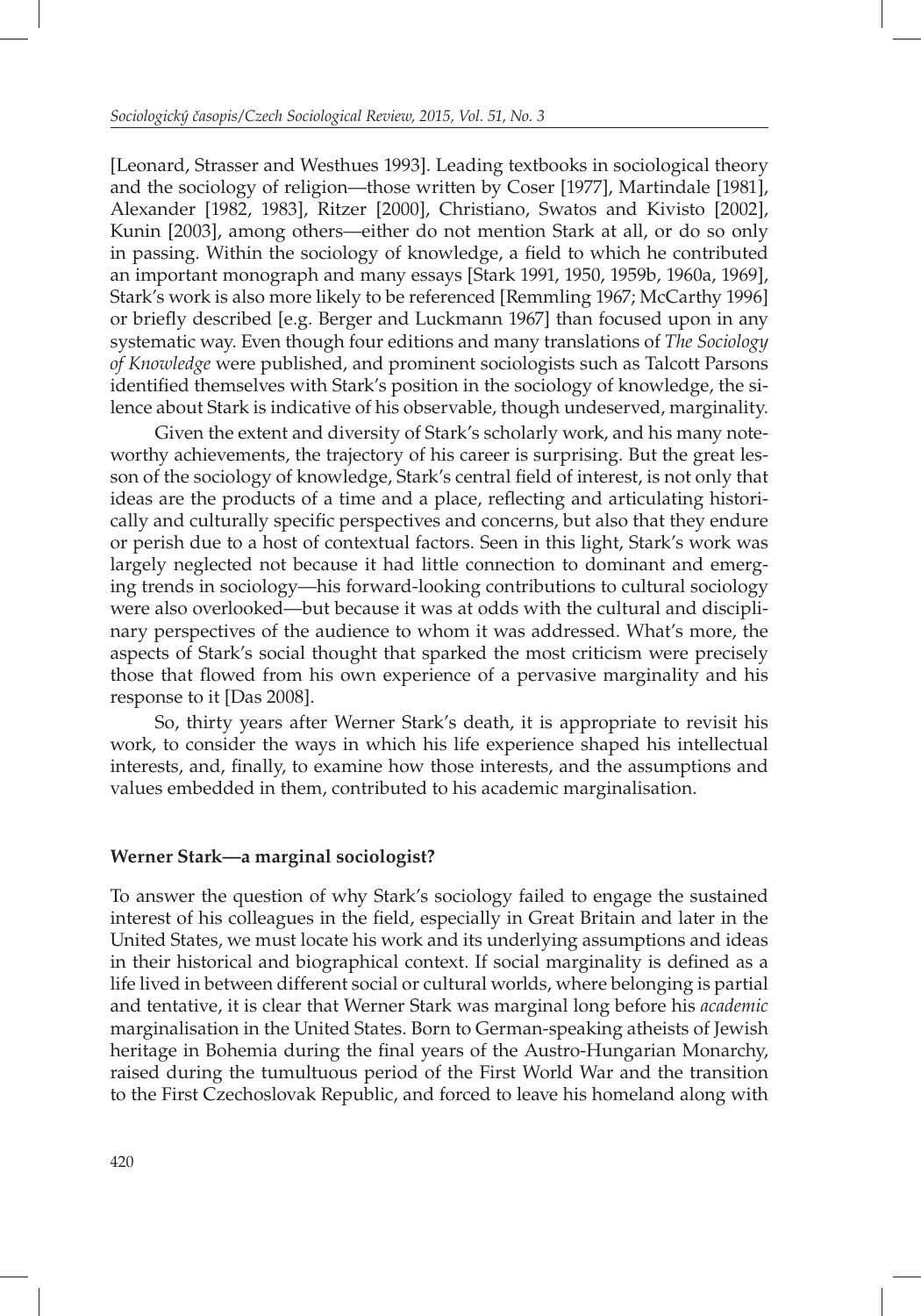many other intellectuals on the eve of the Second World War, Stark experienced the cultural and political contentiousness of the interwar period. As a Jew, albeit non-professing, he stood between Czechs and Germans in a period of continuing struggle over language, culture, political power, and national identity [cf*.* Sayer 2000: 15–16; Spector 2000: 32].<sup>1</sup> Living at a time when the values of German liberalism—rationality, progress, civil libertarianism, economic individualism, universalism, and secularism [Spector 2000: 38; Cohen 1977: 35, 45–46]—seemed naively optimistic and incapable of realisation, Stark could neither identify with liberalism nor commit himself to any of the major alternatives: socialism, Zionism, and various nationalisms. In the early 20th century, many Bohemians felt themselves to be in between what Spector [2000: x] calls 'ideological identities'. This fragmentation was mirrored in Stark's own family: his father had embraced an ethical, intellectual socialism [O'Connell 1989: 95], while his older brother eventually emigrated to Israel.<sup>2</sup>

There is no evidence that Stark ever had any interest in Jewish nationalism. On the contrary, Stark was opposed to such assertions of national distinctiveness as a limiting and ultimately destructive form of 'community': 'Ethnocentrism produces an ethos which brings us closer to our nearer neighbors, but which creates at the same time a distance toward those who dwell beyond the city gate, and it is manifestly the root from which the major troubles of history have sprung, rivalry, imperialism, and war.' [Stark 1983: 130] The internationalism of socialism was more appealing; in fact, his father was not only a physician at the miners' guild and convinced social democrat but also a close friend of Karl Renner, a leading member of the social democratic party and first chancellor of *Deutsch*-*Österreich* founded immediately after World War I. Stark also joined the socialist movement, but his association with it ended while he was still in his twenties [Kate Stark, letter to E. Doyle McCarthy, 13 April 1989, Stark Papers].

Bohemia, his homeland, also became a central issue of his dissertation at the University of Hamburg in which he dealt with feudal capitalism. In this study he showed that capitalism had already conquered Bohemia between 1648 and 1848 while the social bonds were still feudalistic. For him, feudal capitalism was an extremely inefficient social system in which feudal administrators practically

<sup>&</sup>lt;sup>1</sup> The title of a well-known essay on the history of the Czech lands during this time, 'The Jews between Czechs and Germans in the Historic Lands, 1848–1918' [Kestenberg-Gladstein 1968], sums up the unique and tenuous position occupied by those of Jewish background. The Jews' identification with German culture and interests separated them from the Czech majority [Kieval 2000: 125; Kohn 1968: 16–18; Iggers 1992: 21, 25]. However, many Germans in Bohemia—particularly in the border areas where they were concentrated, less so in Prague—differentiated between themselves and the Jews, a distinction heightened by the emergence of racial definitions of national identity in the second half of the 19th century [Cohen 1977: 46–47; Kohn 1968: 18; Sayer 2000: 115–116; Kieval 2000: 214]. 2 Richard Franck, email to R. Das, 22 September 2004; Justin Stagl, email to R. Das, 17 September 2004.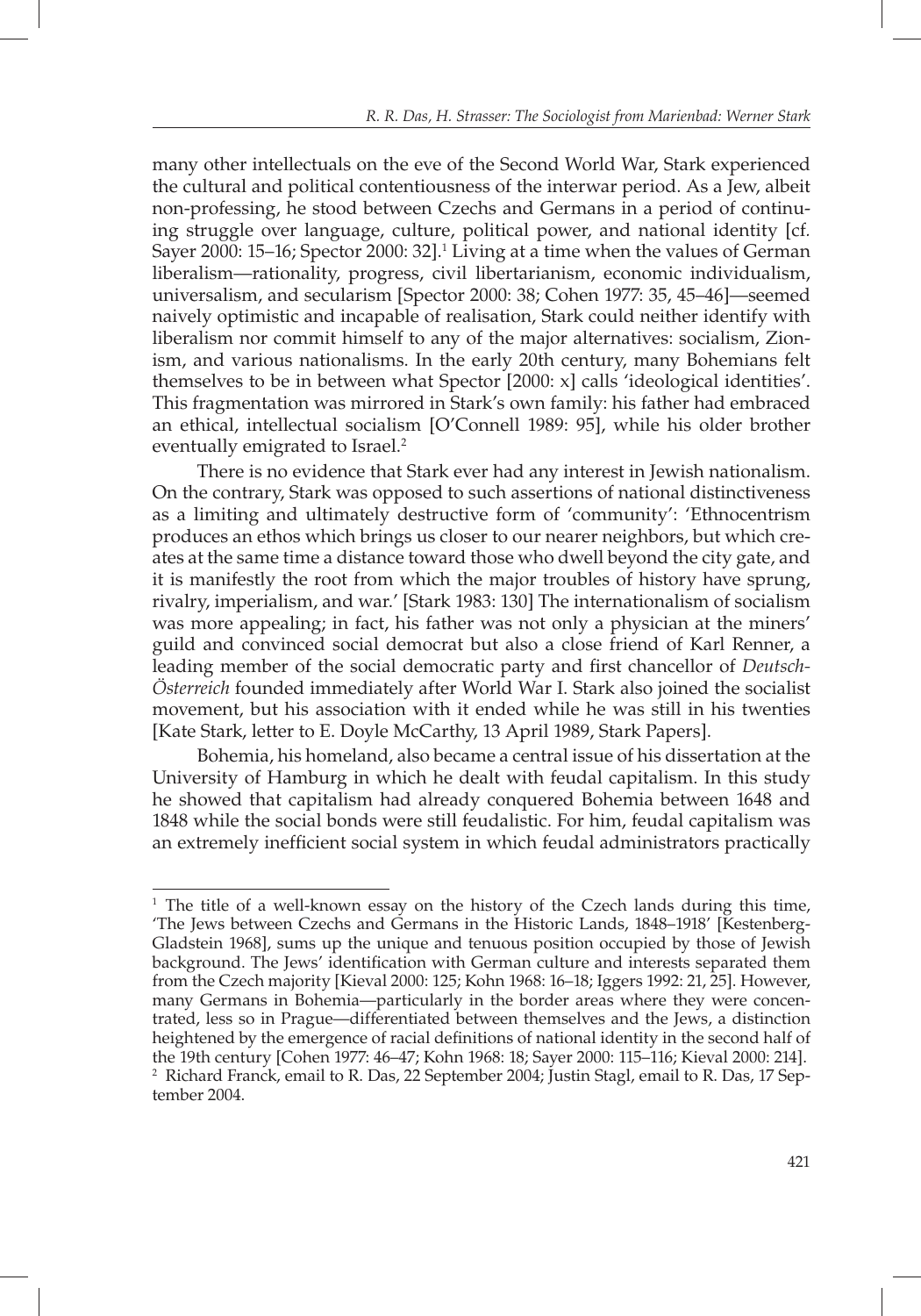erased capitalistic incentives while exploiting the farmers [Stark 1934]. The progressive decline of the Weimar Republic in Germany made an academic career in Germany more and more unlikely. Hence, he started as a journalist at the *Prager Tagblatt* and later took on an administrative job at a bank. In this context he wrote a book on social policy [Stark 1936], which opened the door to a teaching position at the Prague School of Political Science. After leaving his homeland, his first intellectual adventure, in Cambridge, England, was devoted to Jeremy Bentham, which in turn caught the attention of no one less than John Maynard Keynes, who consequently promoted Stark. His early excursions into Bentham's intellectual treasury led later to a three-volume edition of *Jeremy Bentham's Economic Writings* [Stark 1952-1954]. Nevertheless, as a migrant intellectual who fled from his homeland to Great Britain in August 1939, Stark believed that full acceptance in his new country would never be forthcoming: 'Englishmen find it hard to concede, and at least as hard to conceive, that a foreigner can ever become English, so far as essentials are concerned.' And, in a footnote, he added: 'The present writer says this after nearly a quarter of a century's residence in Britain, eighteen years of which were spent in England, and nearly two in the British army. This should be enough "participant observation" for anybody.' [Stark 1966: 90] In many ways and throughout his life Stark was a stranger, a cultural hybrid, a marginal man.

While it may appear that marginal situations of the type Stark experienced are likely to lead to negative consequences, such as 'inner turmoil', 'spiritual instability', and 'ambivalence' [Park 1950a: 355–356; Stonequist 1937: 146–150], sociologists have also linked social marginality to objectivity [Simmel 1950: 404–405], a detached and rational viewpoint [Park 1950b: 376], a critical attitude, and reflectiveness [Stonequist 1937: 155]. Moreover, the ambiguities inherent in a marginal situation—existing in between different social or cultural worlds while belonging fully to neither, or simply existing at the fringe of a group—may be in a *creative* tension with one another, a process which refers to negotiation among opposing elements, a synthesising mode of thought which aims at transcending contradictions.

This emphasis on synthesis is in fact the distinguishing feature of Stark's life and his sociology: he always attempted to negotiate the oppositions which confronted him and to create a more comprehensive vision of them. As he once said: '[T]he individual has not only a choice between competing world-views, but also the opportunity to transcend them both and achieve a new and wider mental integration; but to make a new and wider mental synthesis out of the initially given materials is eminently an act of creativeness, indeed, the only kind of creativeness open to the human race.' [Stark 1991: 145–146]

In terms of his biography, Stark's desire for a 'more comprehensive vision' can be seen in his conversion to Roman Catholicism. Stark had known separateness, division, and conflict—the many borderlines and boundaries that criss-cross the human landscape, impede close relationships, and prevent the full realisation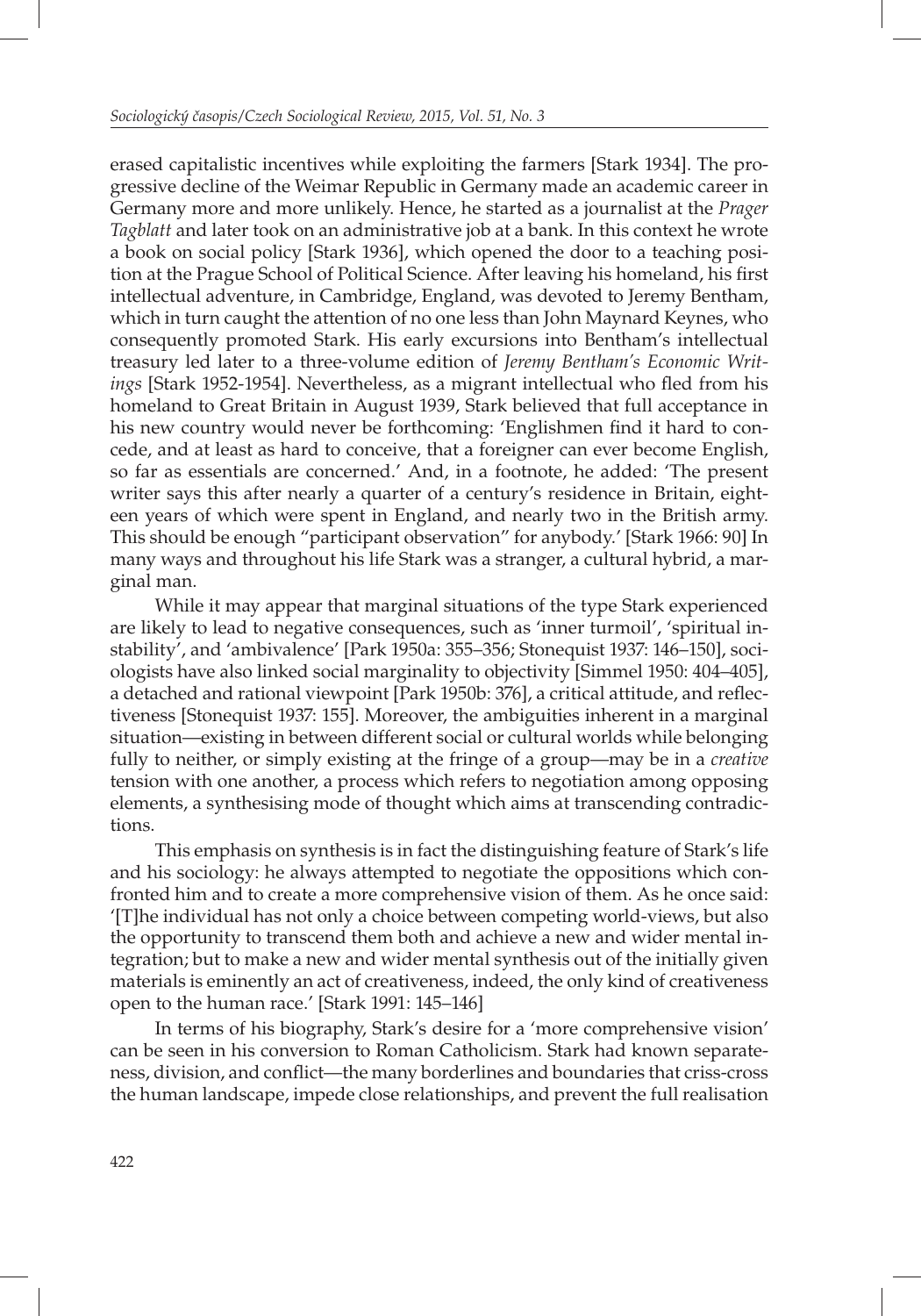of sociality. In light of this, his conversion is understandable, for Catholicism is the religion which he presented in his later writings as the very embodiment of community, one which affords, therefore, the antithesis of a marginal existence.

His conversion took place in 1941 while he was living in exile in Great Britain3 during the Second World War. It is known from conversations Stark had with friends and colleagues that the tragedy of the Holocaust—the loss of his father and other family members—led to a deep concern with the problem of evil [Fitzpatrick 1993: 154–155; O'Connell 1989: 95–96]. For some, the experience of events such as war and genocide will bring about a questioning, weakening or complete loss of religious belief; for others, it will confirm a pre-existing irreligious attitude; for still others, it will mean a strengthening or awakening of faith. In Stark's case, the outcome of his reflections was neither the continued assertion of atheism, nor the embrace of his Jewish heritage, but a turn to Roman Catholicism.

Still, the sources of his interest in Catholicism lie farther back in his experience. One must take into account the impression left on the young Stark by the piety of his Catholic nurse, and his childhood friendship with a local priest in Marienbad,<sup>4</sup> as well as his exposure to the contrasting opinions of his canon law professors at the University of Prague, Heinrich Singer and Ludwig Wahrmund, of which he would later write: 'A positive and a negative attitude, awe and criticism, are notoriously difficult to reconcile, but it is good for a young man to have them both impinge on him and struggle for his soul.' [Stark 1966: vii] Kate Stark recalled the circumstances of her husband's conversion in a letter to E. Doyle Mc-Carthy [13 April 1989, Stark Papers]:

<sup>&</sup>lt;sup>3</sup> Stark was one of thousands of Europeans who were forced to flee from the continent in the years preceding and during the Second World War. He originally intended to emigrate to the United States after the military occupation of Czechoslovakia (1939), having been invited by the economist Eduard Heimann (previously of the University of Hamburg) to join the Graduate Faculty of Political and Social Science at the New School for Social Research in New York. Instead, however, he went to England, with assistance from the Society for the Protection of Science and Learning, to 'continue [his] work in [that] hospitable island' [Stark 1976a: vii-viii]. He arrived there in August, 1939 [Stark 1944: viii]. Stark served in the British Army Intelligence Corps, and was naturalised as a British subject in 1947 [Stark Papers]. He became an American citizen in 1969, several years after joining the faculty of Fordham University.

<sup>4</sup> In a letter to E. Doyle McCarthy [13 April 1989, Stark Papers], Kate Stark shared the following anecdote: 'He grew up of course in a Catholic country and a Catholic small town of 8,000 inhabitants…. The primary school in Marienbad was next to the church and Werner had to climb a hill to get to it. As it happened the priest just left the church after Mass when Werner met him, and took a great liking to the little boy of six but he was an old man and walked very slowly and that meant that Werner came to school late very often and was of course reprimanded by the teacher. But he assured me that he never even opened his mouth to say that he should be excused because he had accompanied the deacon. He always thought with great affection of the old man.'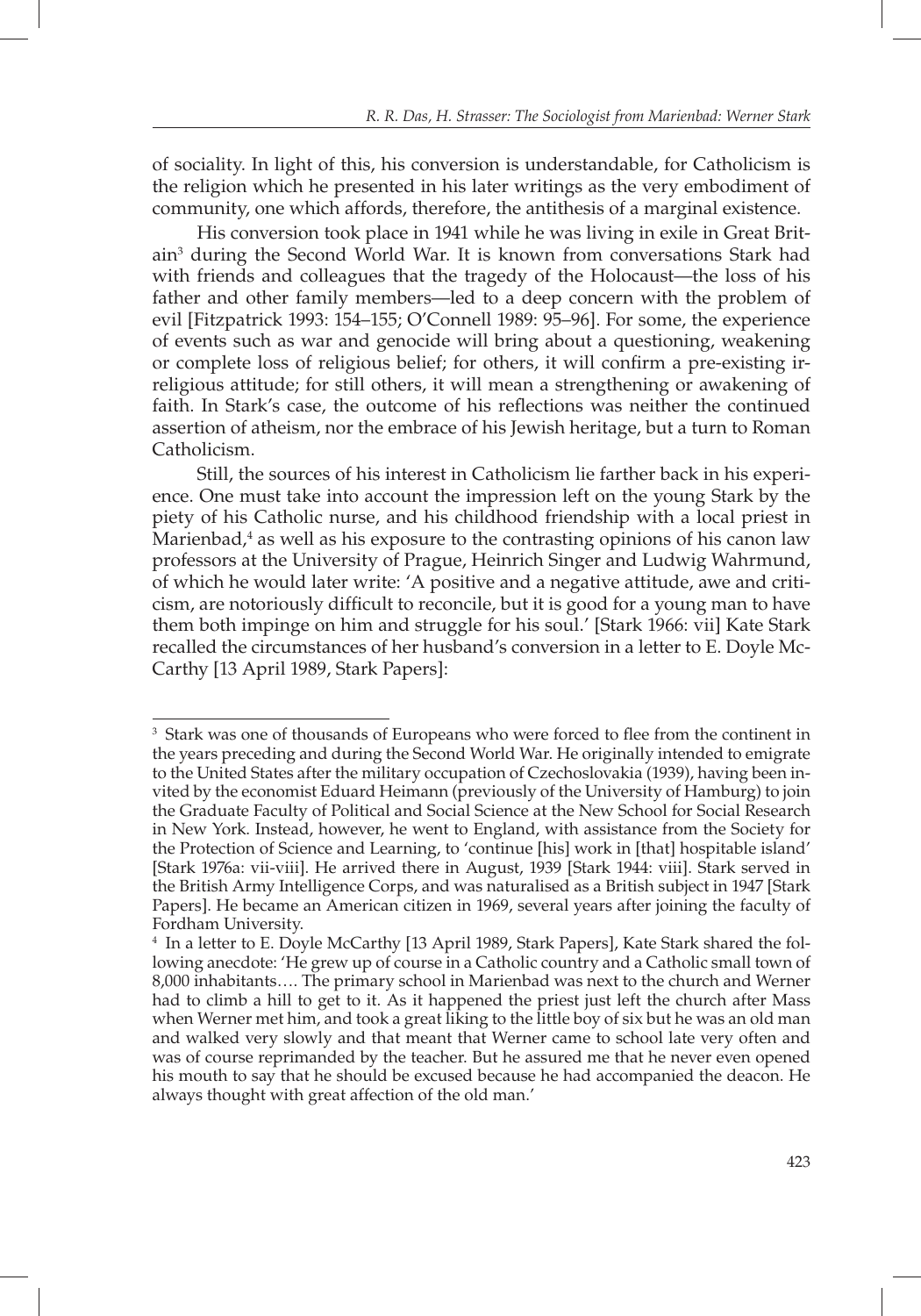Not only did he start straight away when we were in Cambridge, England, to write about the history of economics and economic thought, but he also began to read Cardinal Newman—I think all his works—later on he wrote an article on him in his collection of essays, *Social Theory and Christian Thought* … and, I think, he was so impressed, not only by the beautiful style of the Cardinal and all he had to say and accepted and found out how much he could teach about sociology or he, Werner, could learn or learned about it. He then began to go to church every Sunday and in about one year later he was baptized.

John Henry Newman (1801-1890) was himself a convert to Roman Catholicism, and he has been called 'Rome's great converter in England' [Gilley 1997: 5]. Sheridan Gilley [1997: 18] offers some insight into Newman's influence on the convert mind:

No one is converted either to Catholicism or to Christianity by the literary Newman, [or] by the spiritual beauties of Newman … but by the moral Newman, the Augustinian Newman, the Evangelical Newman; it is in his stern unbending call to sincerity and seriousness that Newman is the master of the convert mind.

The 'Augustinian Newman' undoubtedly struck a chord with Werner Stark—the man and the sociologist. In an early, unpublished lecture,<sup>5</sup> Stark wrote that Christianity understood that the root of all evil 'lies in the depth of the human heart'; human egoism may be tamed but never eradicated. 'It is because it knows this fact—this *most* fundamental of *all* facts—' that Christianity is a sound social philosophy, superior to later idea systems such as liberalism and Marxism. 'A true critique of society must lead us back to a true critique of man, and that means, in my opinion, to the old and unjustly despised doctrine of original sin which alone lays bare the root of all the suffering with which our fallen race is plagued and will continue to be plagued until it shall learn and comprehend that there is only *one* liberation that can really make us free—the conquest of the power of darkness in our own soul.' [Stark, 'Karl Marx and the Critique of Society', n.d., 6, Stark Papers]

There is another aspect of Newman's influence that is especially relevant to the theme of marginality. Gilley [1997: 18] calls Newman the master of the convert mind 'in his desire for inclusiveness and continuity'. Stark, in his own writings, drew on Newman's analysis of the catholicity of the Church as it has avoided identification with any particular nation or class.

To Newman, Christianity was essentially a 'social religion'. This is why he found it impossible to remain in a religious body which, in its very idea, comprises only

 $^5$  The typed copy of the lecture, 'Karl Marx and the Critique of Society', bears no date, but it was most likely delivered in 1941 or 1942 at the University of Cambridge.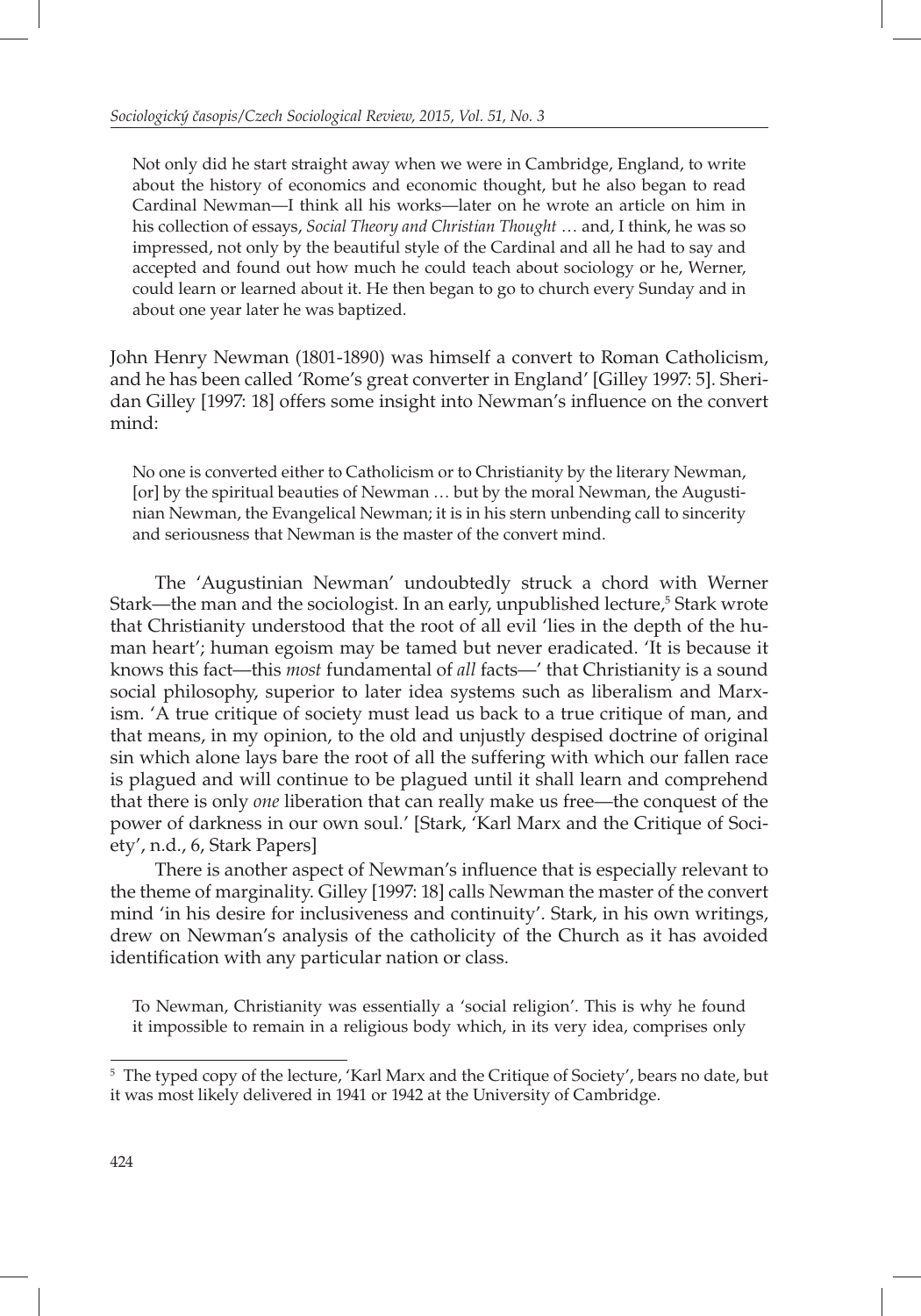a fragment of humanity. Still less could he bear the division of the faithful into hostile sects according to their social standing. This, however, seemed to him the distinguishing trait of Protestantism, as compared with the all-comprehensive fold of Rome. 'In this country, especially,' he said, 'there is nothing broader than class religions; the established form itself is but the religion of a class'…. But the [Catholic Church] 'includes specimens of every class among her children. She is the solace of the forlorn' no less than 'the chastener of the prosperous'… [Stark 1959a: 133].

Stark, too, came to believe that the Catholic Church, more than any other institution, embodied an essential universalism in its continuing efforts to achieve an ever-widening embrace of humankind coupled with a detachment from worldly interests. 'The Catholic Church,' he would later write, 'has always been a stranger to the world: she is, and must be, doubly a stranger in a fratricidal world, a world where societies are organized against each other' [Stark 1967b: 363]. 'Joining the Church …', he concludes, 'is of necessity a revolutionary act, a contracting-out of the world' [Stark 1970: 151].

# **Marginal experience and Stark's social thought**

The idea of the original sin as the 'condition humaine' and of Catholicism as a communal, unity-creating form of life never left him. In both of his major works, *The Sociology of Religion* and *The Social Bond*, Stark erected a memorial in honour of this idea [Strasser 1986: 141–142]. In other words, his desire to find community in his life—a search which culminated in his conversion to Catholicism—found expression in his sociology. Throughout his work, from its theoretical concerns to its underlying assumptions, we see the recurring themes of division and reconciliation, diversity and unity. There is, for example, his interest in the *oppositions* that appear in forms of social organization (community and association), the realm of values (liberty and equality, freedom and discipline, emotionalism and rationalism), social theories (organicism and mechanicism), and theorists (Mannheim and Scheler, Cooley and Sumner). A major concern is whether such oppositions are forever separate, divided, and in tension, or whether and to what extent they may be bridged. Many, if not most, of Stark's distinctions are presented with the aim of revealing an essential, though often hidden connection between them, an underlying unity.

Accordingly, the organicist (collectivistic) and mechanistic (individualistic) models of social coherence are best seen, not as mutually exclusive alternatives, but rather as ideal-typical ends of a continuum along which every society can be located [Stark 1963: 12, 265]. And such endpoints, though different, are still part of a continuum, 'and meaningful only in their connection with each other' [Stark 1972b: 89]. Similarly, the contrast between the founder of a religious movement and his or her successor, seen by Max Weber as an instance of charisma and its inevitable routinisation and attenuation, is properly viewed, Stark insists, as a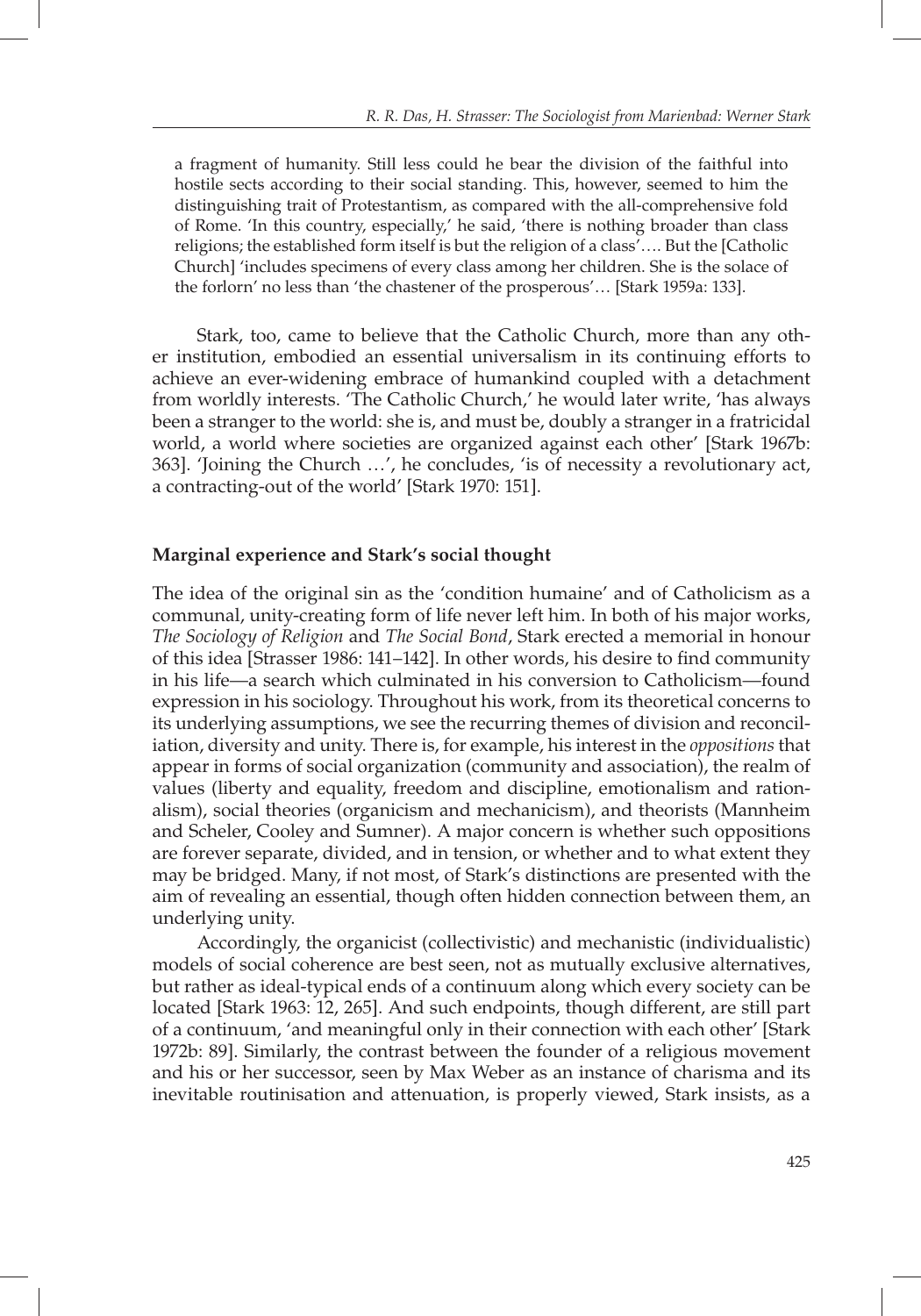division of function—creation and conservation—within one stream of life: The personal charisma of the Founder continues within the collective charisma of the religious institution [Stark 1970: 76–80, 173–175]. The Founder may be seen to incorporate the principle of love, the Second the principle of law, but there is no real opposition between them: '[B]oth may well be evidence of the same spirit and the same life.' [Stark 1970: 86, 145–147]

Consistent with his Catholicism, Stark's social thought was clearly oriented toward the integrative and the universal, but these concerns meant that his sociology developed in a direction that separated him from the main trends in 20thcentury sociology, especially American sociology. For example, in their treatment of culture, both *The Sociology of Knowledge* and *The Social Bond* incorporated unsociological perspectives, the former in its aims, the latter in its premises, even as both works developed ideas that were consistent with the sociology of Stark's day, and often went beyond it to anticipate late 20th-century and contemporary approaches. So, while Stark *mirrored* mid-20th-century American sociology in his view that culture—as institutionalised and internalised values and norms—is crucial for the shaping of human behaviour and for social integration, and *transcended* it by his sustained defence of the pervasiveness and force of the symbolic dimension of human existence, he also *diverged* from it in exploring the possibility of a 'suprahistorical doctrine of man' in *The Sociology of Knowledge* and in asserting a universal human nature in *The Social Bond*. An examination of these ideas will demonstrate the ways in which Stark's philosophical perspective and religious values shaped his intellectual work and contributed to his academic marginalisation.

In *The Sociology of Knowledge*, Stark maintains that the existence of socially determined knowledge systems is not incompatible with the concept of truth; relativism can be overcome by isolating, from the empirical study of all societies, the universal, 'generically human' element that *manifests* itself in diverse cultures and in history [Stark 1991: 196–210].<sup>6</sup> However, this solution of the problem of relativism not only entails the questionable assumption that it is legitimate to speak of human life abstracted from society, culture, and history. It also alters the very meaning of the concept of culture. For all his attention to diversity, to what is grown, spontaneous, and local in social life, Stark looks *beyond* cultures in their concrete particularity, seeing them not only as differentiated collectivities but also as those which reflect or approach something universal and enduring-

<sup>&</sup>lt;sup>6</sup> This reflects the tension between his commitment to the sociology of knowledge as a contextual, relativising approach to thought, and his own value position, which impelled him to seek out the universal and the unifying in social life. The latter retained the upper hand even as he distanced himself to some extent from the explicit philosophical argument, acknowledging near the conclusion of the book the 'altogether metaphysical' nature of the neo-Platonic theory of knowledge, and recommending it and its idea of 'Man-inhimself' as merely the source of a workable method for overcoming seemingly irreconcilable world views [Stark 1991: 339–340, 342].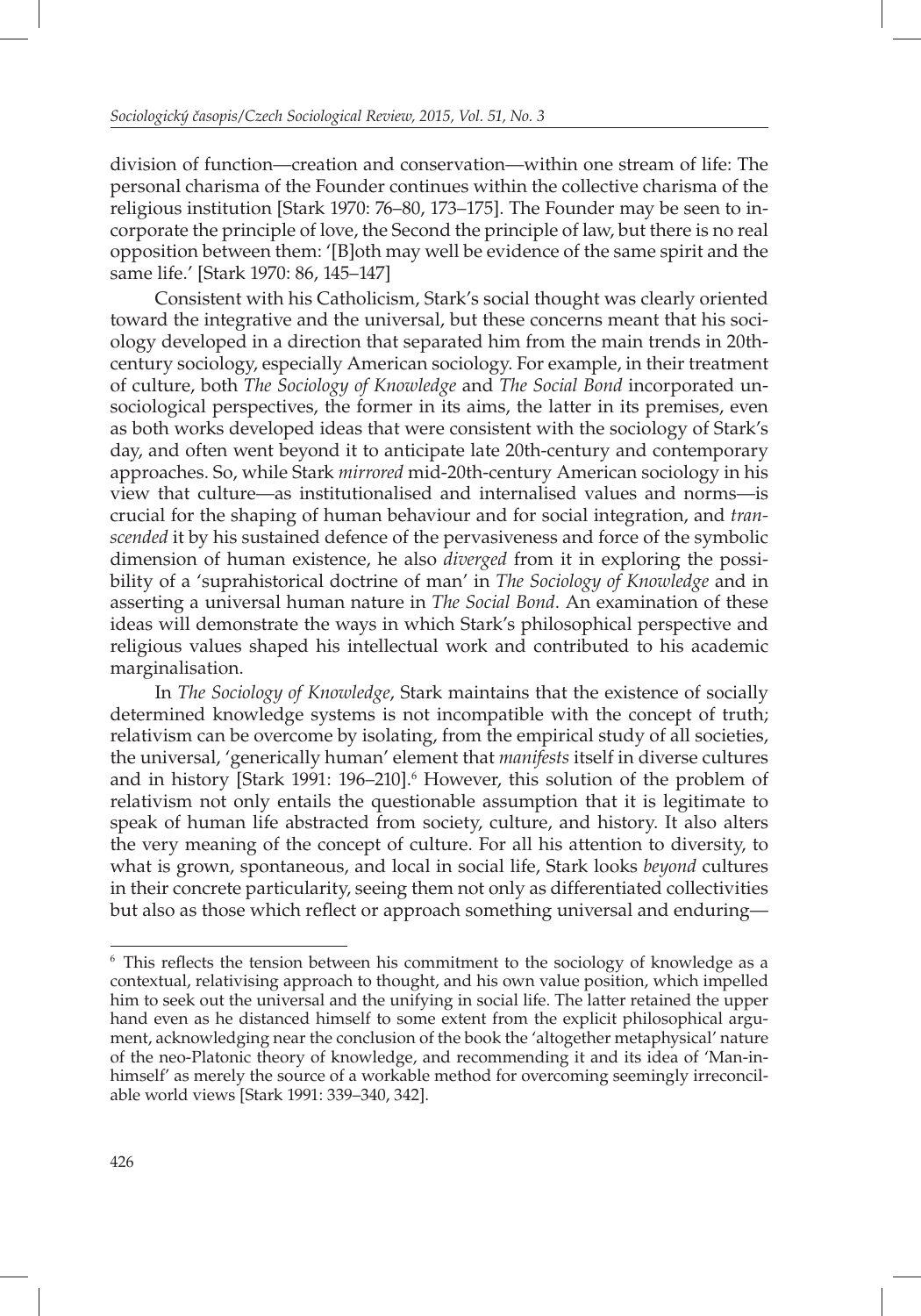something that lends unity to social multiplicity and to the fleeting historical moment. And this view of culture is decidedly different from that embraced by sociologists, both at the time Stark was writing and today.

Stark's ideas on human nature and the function of culture inform all his sociological writings to some degree, but they are most fully developed in *The Social Bond*. His sociology is founded upon a dualistic view of human nature: To be human is to be a divided creature, 'torn between sociality and selfishness' [Stark 1963: 265]. Individuals belong 'to two separate orders of being': *nature*, understood as physical environment and physical inheritance, the realm of necessity, and *culture*, the humanly constructed, meaningful order, the 'abode of freedom' [Stark 1978: 1; 1963: 219].

At birth, therefore, the human organism is but a *potential* human being; through social interaction, he or she will internalise the values and norms that make possible the 'transformation from an animalic organism into a cultural personality' [Stark 1978: 157].<sup>7</sup> But this transformation from self-preference to sociality is not smooth, nor is it likely to be total: Human nature retains an essential, resistant 'core'. It is in social life that humankind 'realizes its cultural and spiritual possibilities, but it can do so only at the price of a constant combat with its own actualities, which are animalic, self-preferring, non-moral, and, therefore, all too often antisocial' [Stark 1978: 70]. These 'actualities', then, are the source of that 'power of darkness in our own soul' that Stark identifies as original sin ['Karl Marx and the Critique of Society', n.d., 6, Stark Papers].

Stark's dualistic theory of human nature was integral to his idea of culture and its importance. His books on *The Fundamental Forms of Social Thought* and *The Social Bond* are noteworthy for their insistence on culture's power: the power to humanise individuals, to free them from obedience to antisocial, bodily drives, and to maintain a (relatively) pacified social world. The contrast between nature and culture serves not only to put the achievement of the collective forces into high relief, but also as a reminder of the precarious nature of the social bond. The 'invisible, intangible threads' that form the fabric of social life are always in need of reinforcement. This involves the renunciation of certain impulses and desires; it involves the imposition and acceptance of discipline (custom, law, societal ethos, religious values); it is, to some degree, painful. But such efforts are, and must be, Stark insists, 'characteristic of all human coexistence' [Stark 1963: 12].8

<sup>7</sup> Stark [1976b: 174] defines 'self-preference' as 'automatic obedience to body-based urges'.<br>8 It would be unfair to Stark to assume that he devalues personal freedom. As he observes <sup>8</sup> It would be unfair to Stark to assume that he devalues personal freedom. As he observes, socialisation 'must do its work without destroying a last refuge of selfhood and liberty …' [Stark 1978: 90–91]. His point is that social discipline, far from being oppressive, makes possible many freedoms, such as the freedom to know, the freedom to bend nature to human purposes, and the freedom to create and to appreciate the higher values [Stark 1978: 147].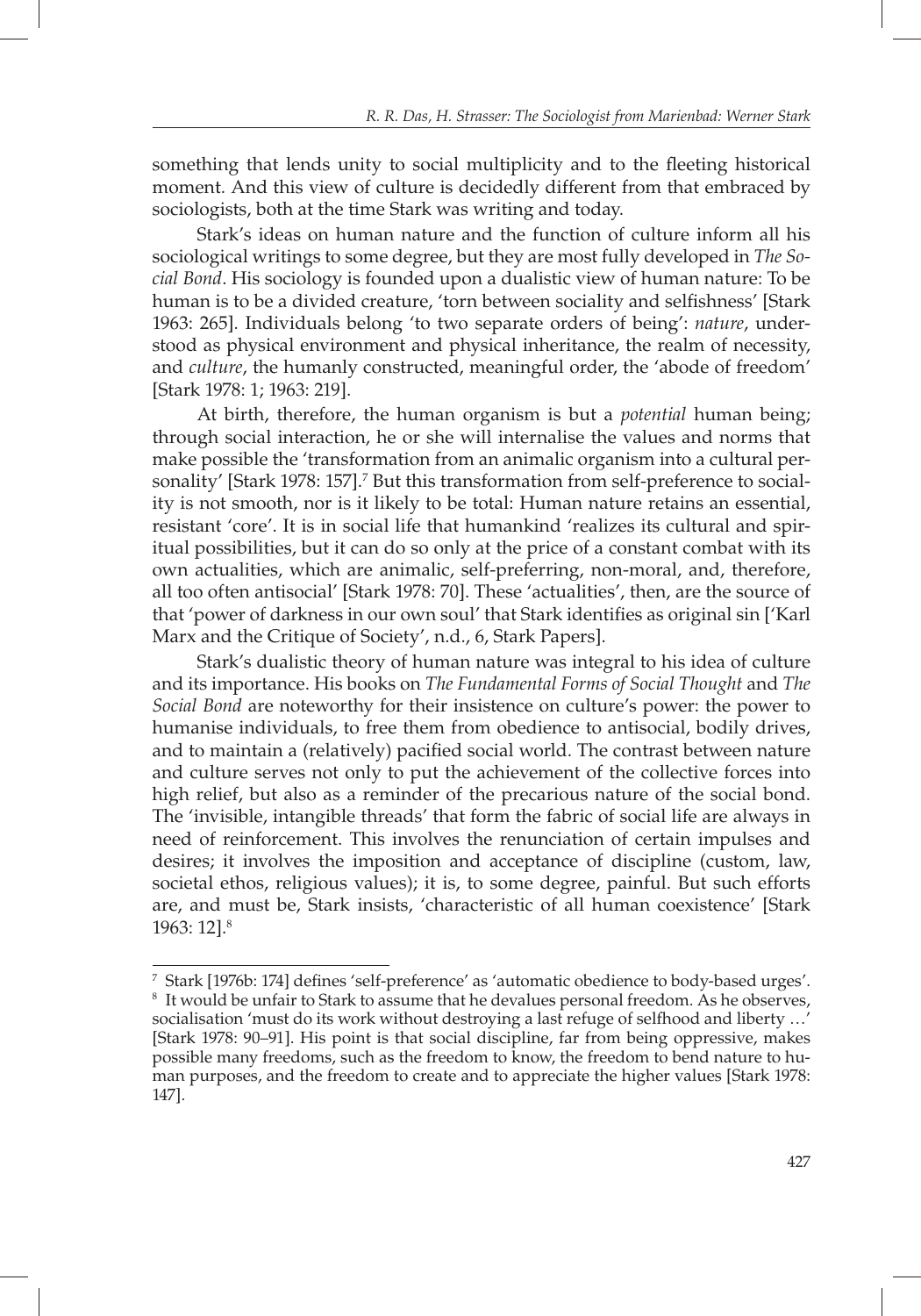Given this framework, Stark is interested in the extent to which concrete cultural systems further the values of social integration and community. Hence, his object is to present them as ongoing projects in humanisation and moralisation. A given mode of social life is the expression and the realisation of a set of values; from its inception and in its very nature, it reflects a vision of what human association 'ought' to be like. And just as any individual life can be conceived as a transition from 'animalic organism' to 'cultural personality', from a condition of self-centredness to one in which the capacity for sympathy is fully developed, societies, too, can be seen as capable of moving from a state in which self-interest dominates to one in which individual and communal purposes fuse [Stark 1983: 137]. For Stark, a society's value system can grant primacy to personal or public goals; it can elevate self-regard or sociality.

This view had many theoretical implications for Stark's thinking, two of which seem to be of central importance: First, that there is a place for value judgments within sociology, and second, that Stark's understanding of society turned out to be clearly order oriented. His students at Fordham University therefore saw him as a follower of Parsonian functionalism and this encouraged them to represent the position of conflict theorists, which resulted in many discussion wars [Strasser 2014: 453]. Their figure of authority was not so much Karl Marx; it was to some extent Ralf Dahrendorf and Alvin W. Gouldner, but mostly the man with the double C: Coser and conflict. Incidentally, Lewis A. Coser (1913– 2003), born as Ludwig Alfred Cohen in Berlin, his father a Jewish banker and his mother a Protestant, also had to leave Germany for political reasons, and moved first to Paris and then to the United States. Although 'a stranger within more than one gate', as Christian Fleck [2013] described him, Coser not only made it into academic networks and intellectual circles but also became well-known for his work as a conflict theorist. Or did he only pose the right questions at the right time?<sup>9</sup>

Stark's theoretical concerns led him to bring sociology into dialogue with moral philosophy and to identify a universal standard against which to evaluate societies. To this end, he proposed Max Scheler's conception of a hierarchical order of values, consisting of pleasure values at the lowest level, welfare and culture values at intermediate levels, and, finally, sacred values at the top [cf. Stark 1954: xiv–xvii; 1983: 178–192]. For Stark, Scheler's order of values appears as a movement toward *social unity*. The lowest values centre on individual gratification; they tend to generate competition and conflict. The higher one moves up the

<sup>9</sup> Even a sociologist such as Ulrich Beck, who died at the beginning of 2015, and is currently the best known sociologist in Germany and in many European countries, is not much known in the United States, despite having published many monographs, starting with *The Risk Society* [1986], which have been translated into many languages*.* This ignorance of his work is probably due to his global approach and his critique of 'methodological nationalism', which confines the sociological discipline within a 'national container' and should instead be replaced by a 'methodological cosmopolitanism'.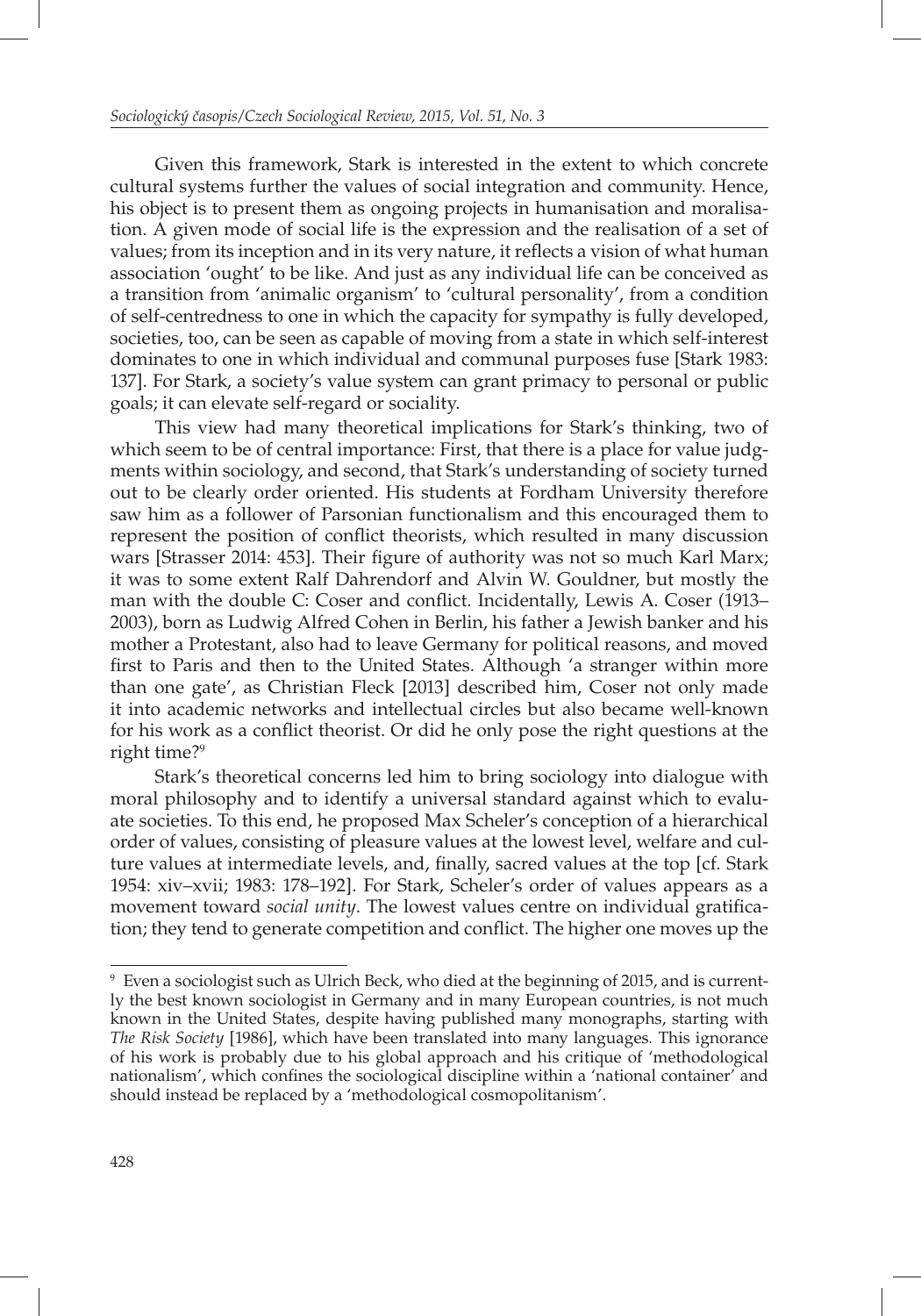scale, the more deeply satisfying, enriching, and shareable the values become, culminating in sacred values, which have no material aspect that could erect even a slight barrier between individuals, but are, rather, infinitely shareable without any diminution of their power or their value. The higher values are experienced through the mind and the emotions, not the body; they evoke that capacity for sympathy which unites rather than divides. Stark [1983: 188–189] describes the importance of Scheler's work as follows:

If we decide to avert our eyes from the metaphysical problem which may, after all, be beyond the possibility of solution, we soon see that the order of values, the system of preferences, the chain of ethical imperatives, built up by Scheler corresponds closely to the ethic implied in any and every societal ethos. For every societal ethos demands, and must demand, that the members of society minimize, in their strivings, the pursuit of ends which lead to strife and the threat of dissolution, and follow by preference the values which are shareable and thus strengthen the social bond. Scheler's value pyramid reflects this structure built deeply into every socialized man. It is inspired by a knowledge of reality—perhaps not the suprasensual reality with which he operates, but certainly the tangible reality of social existence which must ever attempt to mute the physical, unavoidably self-preferring greeds and promote unity-preserving and unity-enhancing tendencies at work in life, culture, and religion.

A more ethically advanced way of life is one which does not remain content with the pursuit of the more basic individual and material satisfactions, but aims higher towards the realisation of social, cultural, and spiritual values. Accordingly, modern Western culture appears impoverished, when compared to many other cultures and especially to its own past. In the final volume of *The Sociology of Religion*, Stark [1972b: 1–4] describes the 'revaluation of values' that accompanied the transition from the 'community' of mediaeval Europe to the 'association' of the early modern era, as a change from a 'we' society to an 'I-and-it' society, that is, from one conceived as a close-knit, organic unity, to one regarded as a multiplicity of individuals, in which the overwhelming interest is people's relationship to the material world. With the development of modern, associational society, the individual person was placed above the social whole, independence was ranked higher than social coherence, and the domination of nature and the pursuit of material abundance, rather than the perfection of sociality, became supreme values [Stark 1972b: 223, 230, 309, 312, 365–366]—a mode of preferring that for Stark, as for Scheler, is fundamentally flawed.

Stark [1983: 2, 191] therefore argues that it is permissible, indeed necessary, for the sociologist to engage in social and cultural criticism on the basis of Scheler's value hierarchy, for this ethic identifies the basic requisites of social coherence. 'Society coheres if, and to the extent that, its members prefer the values of social welfare, of culture, and of holiness to the values of pleasure and pain, the hedonic values' [Stark 1983: 191]. Sociology and moral philosophy thus find their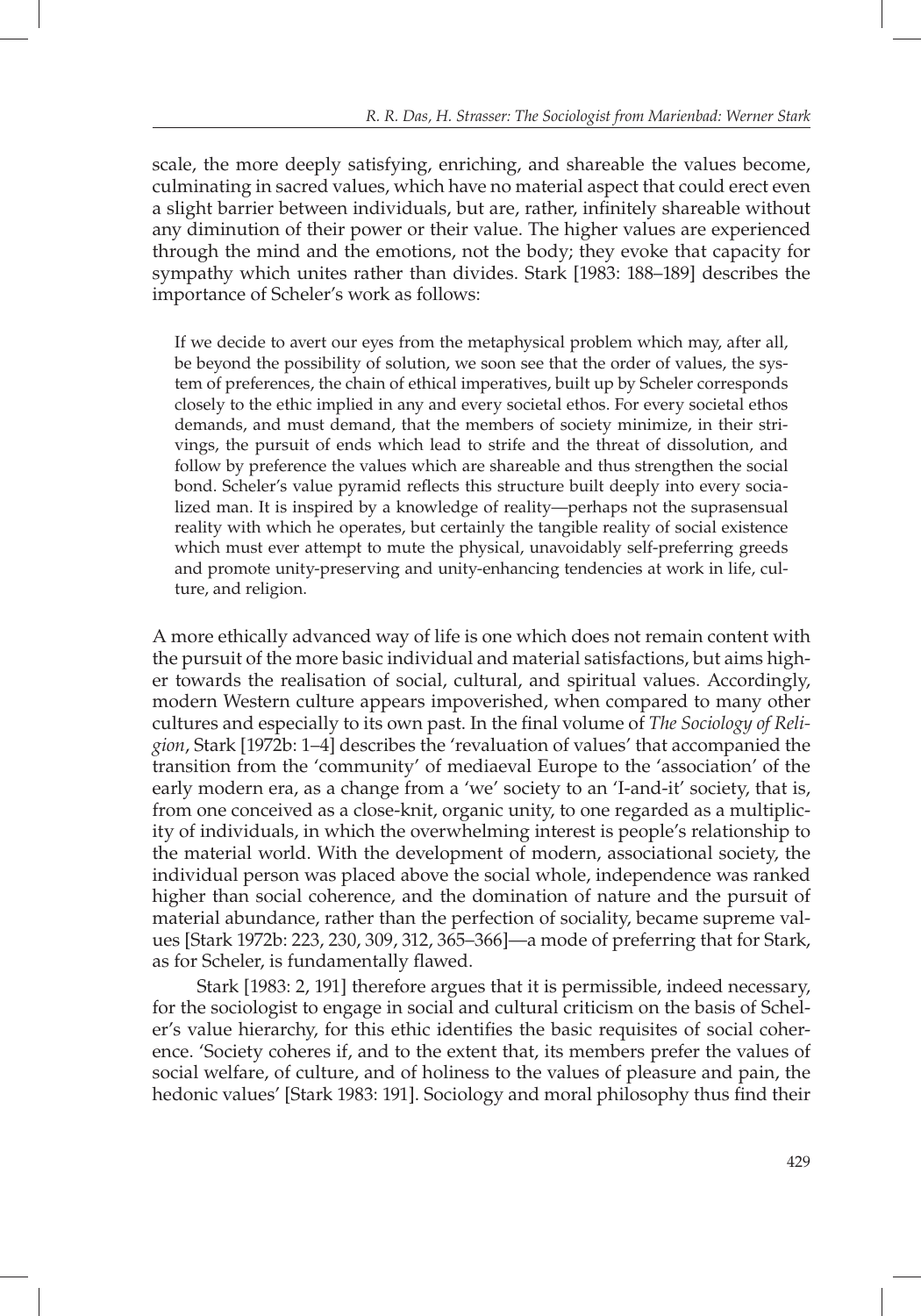common ground.10 And, in a pointed criticism of American sociology's value-free stance, $11$  Stark [1983: 191] asserts:

Some such ethic as Max Scheler's is binding on the sociologist. There has been a long and rather useless discussion of the question as to whether the science of sociology should be or could be value free. If by this is meant that the sociologist should not subserve private interests, that he should not propagate political prejudice, that he should not preach, well and good. All reasonable men will agree. But the sociologist cannot possibly be as value free as the natural scientist, for he must know that social coherence, and that means the continued existence of social life, is ever in jeopardy. Every step in the direction of disintegration must give him pause. He, surely, cannot deny that the social condition is a supreme value.

Ultimately, Stark's work upholds what he calls the 'great social aspiration' of human history: universal community. This ideal finds its purest expression and its greatest force, not in any system of ethics (though Scheler's comes close), but in dynamic religious faith,<sup>12</sup> a faith that stands apart from and above the established structures of society, demanding their elevation through the transforming power of love. It urges the dissolution of the boundaries that divide individuals, groups, and nations; it aims at reconciliation and the enlargement of community. Although 'the vision of a community of an unclouded, all-pervading love' seems beyond human reach, owing to 'human self-preference', 'it has introduced a leaven which has always worked and is working still and has given a better taste to the bread of life' [Stark 1983: 272, 4].

In the end, however, the sociologist must consider only the more practical aspect of the social ideal of dynamic religion: the ranking of communal values above personal interests. Stark [1983: 272, 278–279] finds it expressed with su-

 $10$  And Stark [1983: 191] goes on to say: 'The only difference between ethos and ethic, or between the sociologist's field of observation and the ethicist's endeavor, is this: the ethos incorporates and secures the society-building preferences which are in fact accepted and adhered to, while an ethic is a guide to further advances which might be possible of achievement.'

 $11$  Actually, this perspective regarding the role of values in social science accompanied Stark from the very beginning of his intellectual career, as demonstrated by *The History of Economics in Its Relation to Social Development* which was published in 1944, appeared in several editions and was translated into many languages: In this study he contrasted the traditional history of economic ideas with an exploratory approach by understanding economic and social thinking as an intellectual response to a life-world problem situation [Stark 1944].

 $12$  Stark counts religion as the 'crowning type of social pressure'. He follows the French philosopher Henri Bergson in distinguishing between 'static' and 'dynamic' religion. In contrast to legalistic, static religion, which is deeply involved in the world and its institutions, the spirit of dynamic religiosity is 'not of this world, but of a higher dispensation, in which law is subordinated to love and not love to law' [Stark 1983: 3–4, 192, 196–197].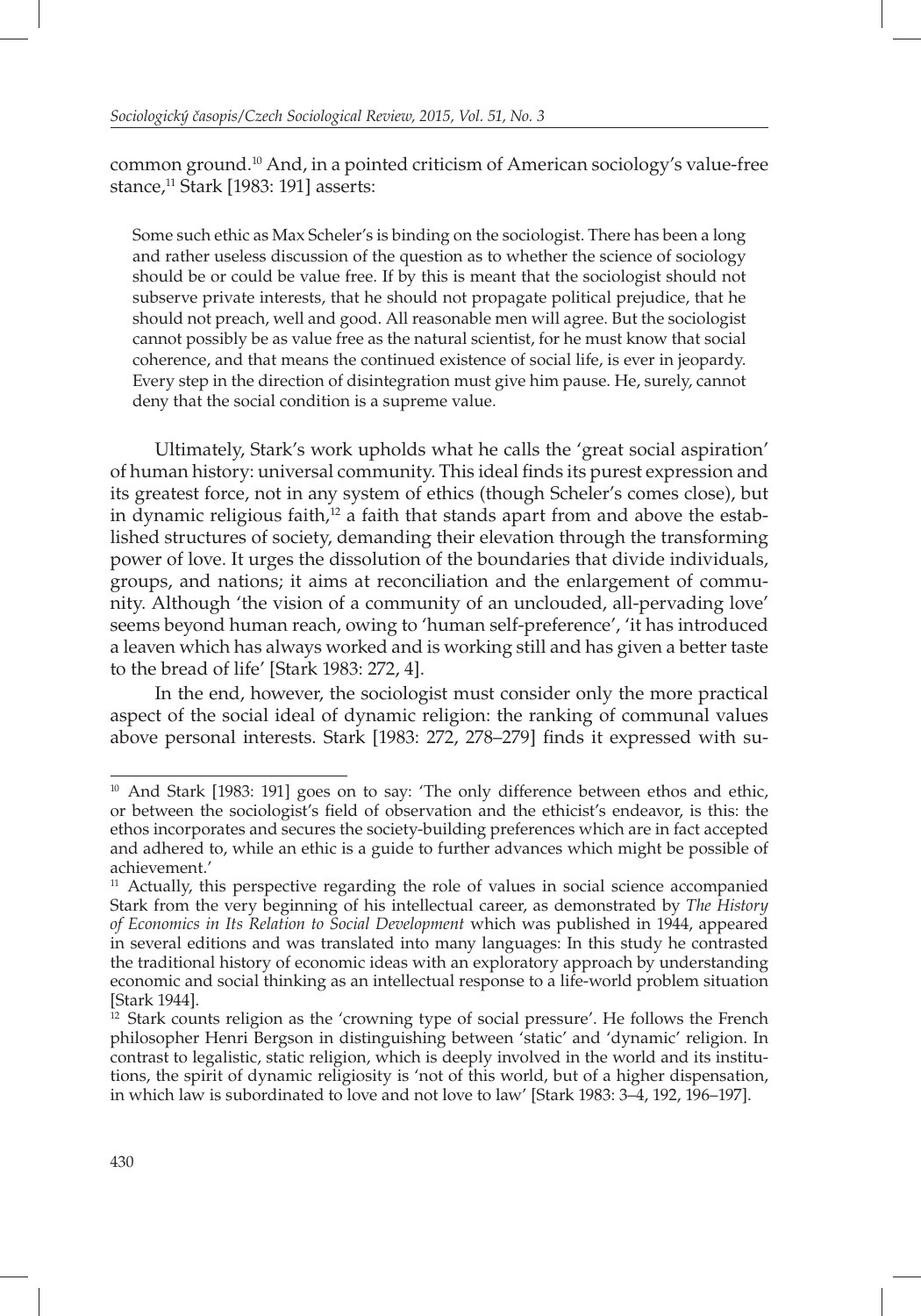preme clarity in the Gospel where Christ urges 'a sound order of values. We should put first things first, and the sublimest goal we can pursue is a right relationship to our fellow-men.' 'Christianity … pleads for a change of the heart, of the innermost core of the inner man…. The real enemy of the brotherhood of man is man's inborn animality and self-preference. A socially ideal condition of the human race cannot be reached unless and until this characteristic is overcome. Christ overcame it when, in an act of supreme selflessness, He laid down His life for His fellows, and therefore the Cross is a guiding post for humanity even in its quest for a good society.'

## **A sociologist between Catholicism and social science**

If the distinctive features of Stark's work—the direction of his sociology towards the universal and the integrative—are the expression of his marginal life experience and its resolution in Catholicism, as we suggest, it is also true that his sociology, in turn, reinforced the very marginality from which it emerged, at least in relation to his career in the United States. Stark's major arguments on the subjects of culture and human nature shaped the critical reception of his work, obscuring the fact that there were other important ideas that were not only consistent with American sociology's main concerns during his most productive years, but also contributed to an alternative understanding of them. Stark analysed the social construction of meaning and its effects, highlighted the importance of symbolism as 'one of the main avenues along which human thinking and feeling can move' [Stark 1991: 202], insisted upon the inseparability of the social and the cultural, explored non-modern, non-Western worldviews, and defended the legitimacy of interpretive methods—all of which define the current work in the field of cultural sociology.

For example, in the first volume of *The Sociology of Religion*, Stark [1966] analyses the 'religious' dimension of secular institutions and processes: the persistent and pervasive tendency to attribute sanctity to rulers, particular groups and entire societies, their territory, the workings of their government, and their destiny; and how this contributes to national unity and the classification of allies and enemies. Stark shows how ideas such as sacred rulership and religious ethnocentrism draw their strength from the spiritual yearnings of humankind—for sanctity, wholeness, deliverance, and peace, though often promising the realisation of those values through the use of military force. Moreover, the religious exaltation of a people and the conception of that people's unique, redemptive mission in the world, far from being mere rationalisations of imperialism and the political and economic values to be gained by a ruling class, have served throughout history as powerful means of collective self-understanding. In this connection, it is worth noting that Stark [1966: 186–197] offers an analysis of America's religiously conceived self-interpretation that parallels (and has been obscured by) Bellah's classic 1967 essay on American civil religion, although it was published a year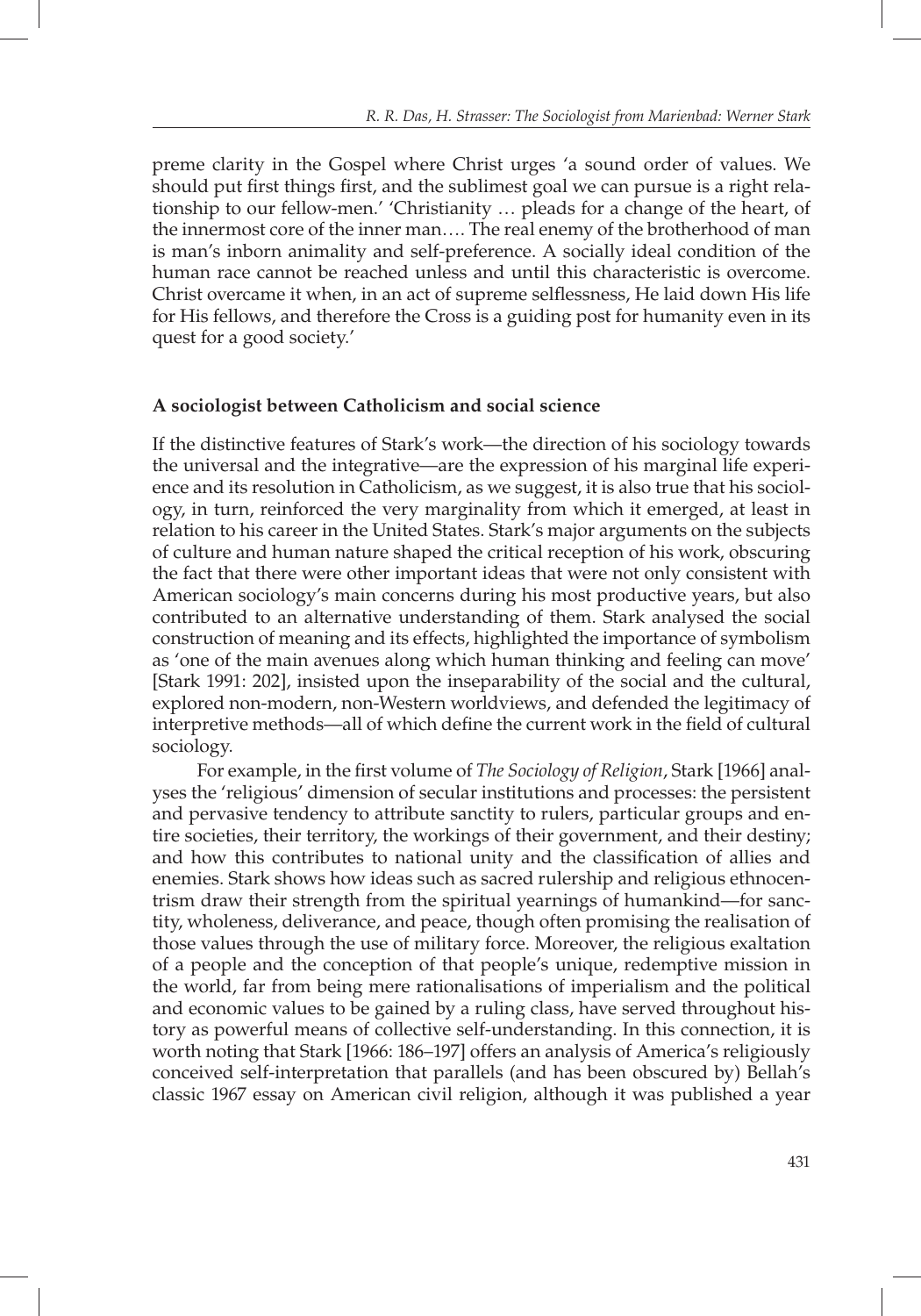earlier and represents the continuation of a line of research that Stark began in the 1940s.13 Early commentators on Stark, however, did not identify or appreciate his attention to the structures of meaning which shaped the thoughts and actions of members of the various groups he studied—the worldviews, attitudes, and symbols which he attempted to capture. In sum, his early attempt to move culture to the forefront of sociological theory was ignored, apart from the fact that the 'cultural turn' had not yet arrived at the centre of the sociological discipline [cf*.* Jameson 1998].

Instead, the American sociological community saw in Stark's work an orientation that was philosophical and religious rather than social scientific. His underlying assumptions and key ideas influenced his conception of the scope and purpose of sociology, especially his insistence that the field is not, and cannot be, value-free, and that it must, in fact, incorporate a social ethic. But these conceptions were opposed to the discipline's understanding of itself as a social science; they, and the philosophical presuppositions from which they emerged, overshadowed the totality of Stark's sociological contributions and became the defining features of his sociology in the eyes of many of his contemporaries and successors. An examination of reviews of Stark's work that appeared in major journals of the time—*American Sociological Review*, *Journal for the Scientific Study of Religion*, *Contemporary Sociology—*reveals the extent of the divergence between what Stark offered to sociology, particularly to American sociology, and what its practitioners expected. Concerns about his interest in philosophical issues appeared early on. Franz Adler<sup>14</sup> [1959: 506], for example, pointed out that 'Dr. Stark believes in eternal principles and essences, and he wants us to proceed—even those of us who consider these as purely metaphysical matters—*as if* all we may find empirically "were reflections and incarnations of transcendental absolutes" … Obviously this cannot be done by other than mystical and metaphysical devices.'

<sup>&</sup>lt;sup>13</sup> Bellah [1976: 168] states that his essay 'Civil Religion in America' 'was written for a *Daedalus* conference on American religion in May 1966 and first published in the winter 1967 issue of *Daedalus*. Stark's discussion appeared in the first volume of *The Sociology of Religion* [1966], which was completed in November 1965. Stark's earlier examination of the American collective consciousness may be found in his 1947 study, *America: Ideal and Reality* (1974a). To date, Stark's work on this topic remains neglected, while Bellah's essay is frequently cited. A leading commentator on Bellah, Matteo Bortolini [2012: 192], notes that the idea of an American civil religion had been proposed by other sociologists, including Lipset and Parsons, prior to Bellah's work. However, he does not mention Stark's contribution to this area.

 $14$  Although he, like Stark, was an émigré scholar, Franz Adler (1908–1983) came to the United States in 1938, became a US citizen in 1944, received his graduate degrees in sociology at American universities, lived and worked in the United States for 45 years, and was very active in American professional sociological organisations [Loether 1984]. Other sociologists voiced similar reservations about Stark's work, but Adler's comments were especially critical.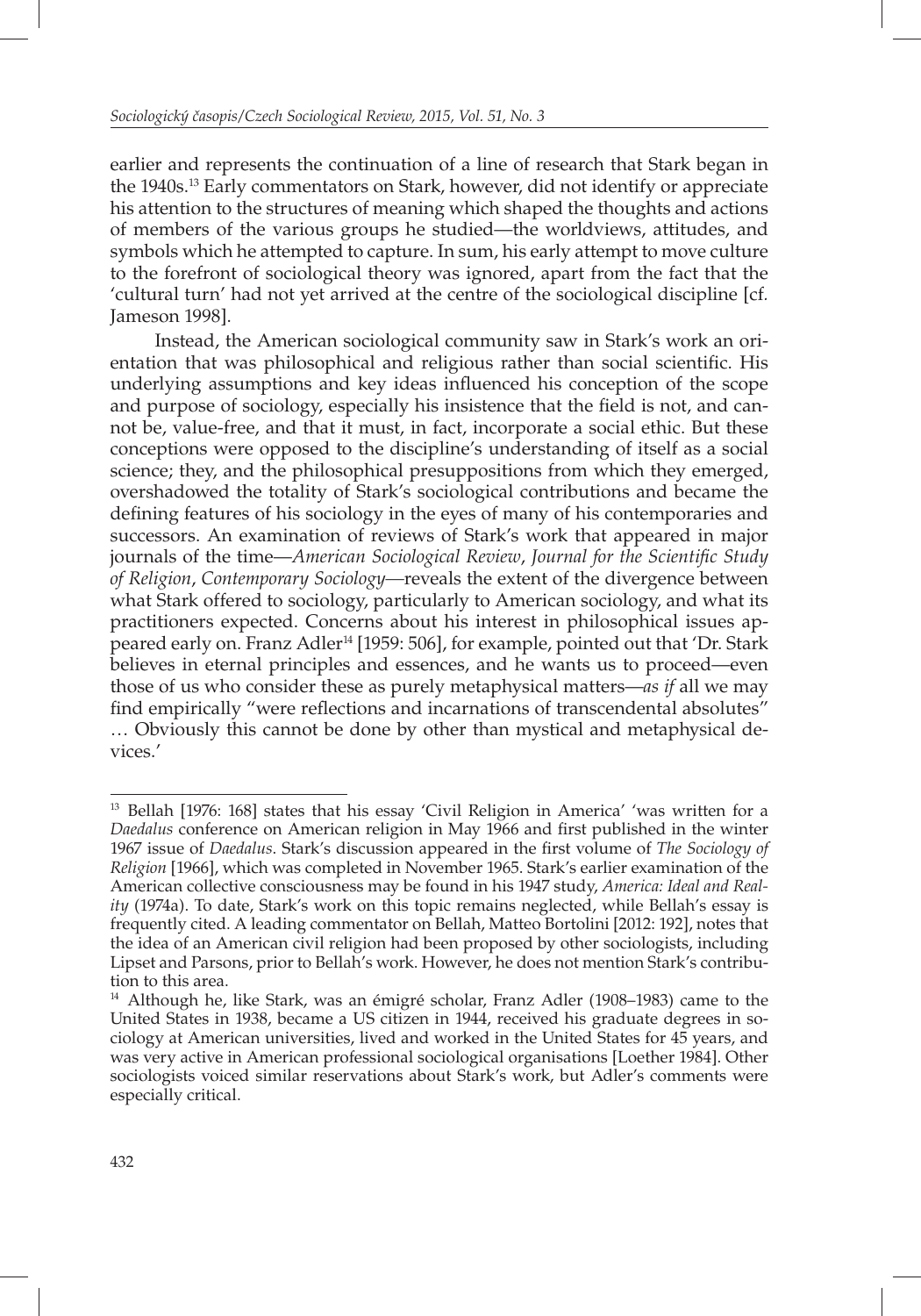

*Käthe und Werner Stark in Bolzano, Italy, with Gudrun Strasser, August 1974. © Hermann Strasser.* 

While rarely mentioned in early reviews, the issue of Stark's objectivity became a major theme with the appearance of *The Sociology of Religion*. Robert Bellah [1967: 229] advised his readers of the 'strongly evaluative implication' of Stark's typology of established religion, sectarian religion, and the universal church, 'in spite of his protestations of objectivity'. Bellah was far more critical in his review of the third volume, *The Universal Church*, the next year: 'This synthesis volume turns out to be an undisguised panegyric to the Catholic Church. Everything else, including, I am afraid, sociological analysis, falls by the wayside.' [Bellah 1968: 160] This criticism was frequently voiced by reviewers. Allan Eister [1971: 734] could have been speaking for them all when he wrote: 'Here, as elsewhere in this and in the preceding volumes, the thin but critically important line between *explication* of a religious system (admittedly essential for a *verstehende* interpretation of it) and *advocacy* for a preferred pattern appears to break down …'

Richard Fenn [1973: 322] saw the final volume of *The Sociology of Religion* as a 'sacred history' that reconstructs 'the past through the eyes of religious faith', and is intended 'to delineate the rise and fall of human nature in history': from the dominance of cooperation, solidarity, and community, to 'humanity's decline in impersonal relationships of the associational type'. He described Stark's view of history as 'essentially tragic' and contrasted it to Parsons' perspective on the effects of differentiation in modern society [Fenn 1973: 323].

The association of Stark's work with metaphysics, the criticisms of his methods and his objectivity, all located him on the margin of American sociology. And,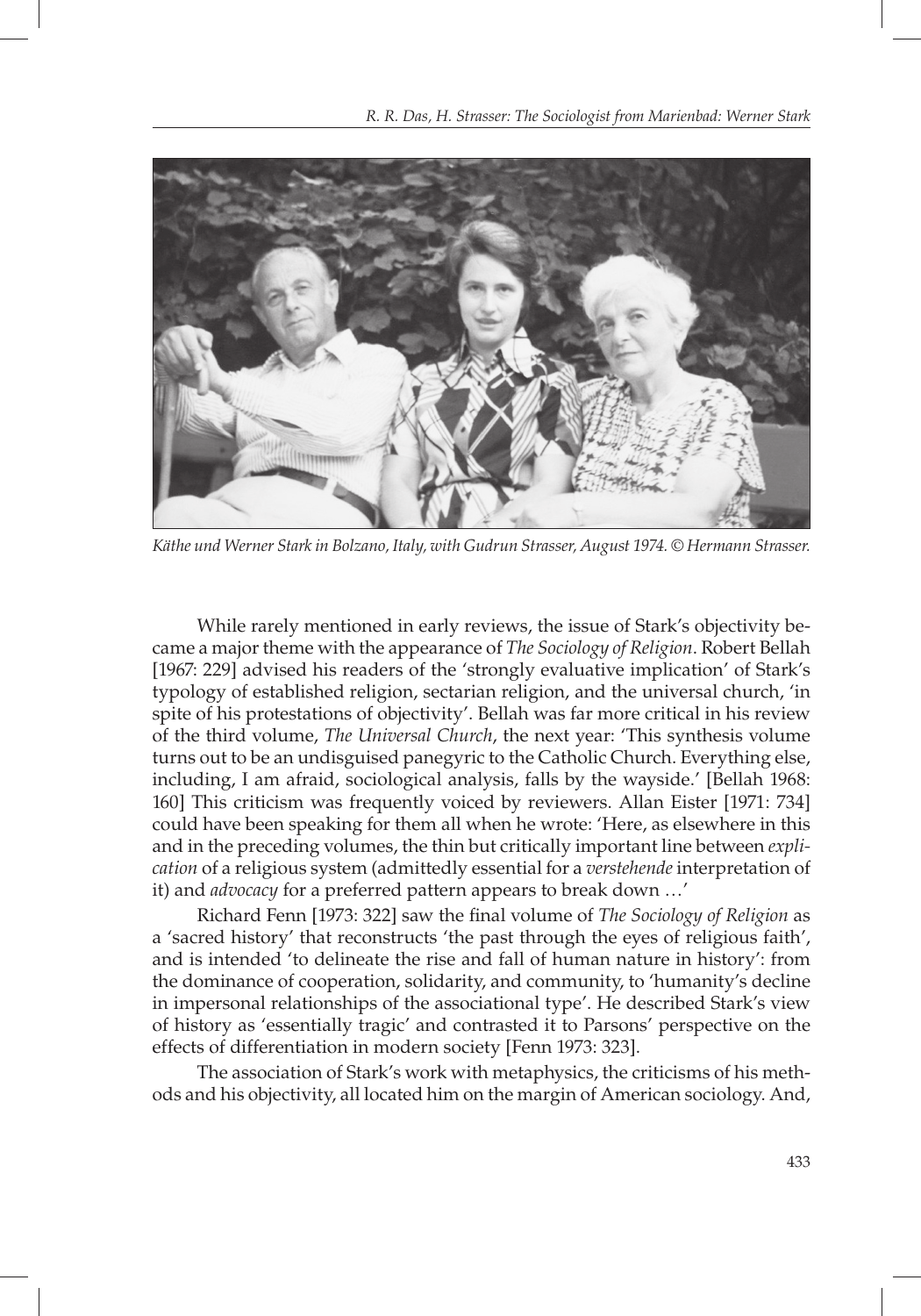from the initial distancing of Werner Stark in the late 1950s, there was a progressive redefinition of his work and a corresponding solidification of his marginality as more of his studies were read and reviewed by American sociologists. By the early 1970s, after *The Sociology of Religion* had appeared in its entirety, Stark's reputation had been reconstructed. No longer was he a 'European scholar' with strong philosophical leanings; he was now identified as a 'conservative, partisan Roman Catholic scholar', whose work was less 'sociology' than religious apologetics, and polemics 'in a confessional cause' [Hickman 1973: 1870; Flint 1972: 110; Besanceney 1971; Eister 1968, 1971; Fenn 1973].

With the publication of *The Social Bond*, critical attention was focused on Stark's understanding of human nature and the 'disciplining' and 'moralising' functions of culture. E. Doyle McCarthy wrote in her introduction to the special issue of *Thought* on *The Social Bond*: 'While his idea of natural self-preference easily—all too easily—evokes in some contemporary minds the bogies of Augustine, Hobbes, or Freud, Stark's actual thinking on the matter of our animal nature does not lead him to either a pessimistic or consistently conservative social or political ethic. Nor do we come away from his works with a dark and dismal portrait of humankind' [McCarthy 1989: 10–11]. She acknowledged, however, that this is how his work is generally read. Joseph P. Fitzpatrick, SJ [1989; 1993: 165], his colleague at Fordham, for example, while generally approving of Stark's aims, saw a pessimistic streak in him, as well as a certain rigidity in his insistence on community as the appropriate institutionalisation of religious values. The reading of Stark as 'pessimistic' was shared by the philosopher Charles Kelbley [1979: 72–73], who argued that Stark elaborated a 'negative view of human nature' that 'does not allow for any intrinsic human goodness'. Kelbley [1979: 73] urged his readers to consider the policy implications of Stark's work: There 'can be little doubt about their harsh and repressive nature'.

Eileen B. Leonard pointed to the complexity of Stark's views in *The Social Bond*, and, while appreciative of his concerns, she could not agree with his view of human nature or his emphasis on social control. 'While I am not willing to argue that human beings are altruistic by nature, Stark's view is antithetical to what I believe is possible: a self-conscious and radical change in material and ideological conditions that improves people, emancipates them, rather than simply controls them more efficiently.' [Leonard 1989: 35] James R. Kelly was sympathetic to Stark's desire to address the foundational issues of sociology and observed that to 'do justice to Stark's intentions, we should understand "social control" in a nonpejorative conservative sense—as an ally against the ever present centrifugal forces of greed and lust—and not in any crude Marxist sense of manipulation of the masses…. While Stark nowhere says that human beings and society do not need justice, for him their primary need is ultimate meaning. Again, Stark's root intuitions are quite different from the most prestigious contemporary sociologists', even from those who wish to restore ethics to sociological analysis.' [Kelly 1989: 70–71]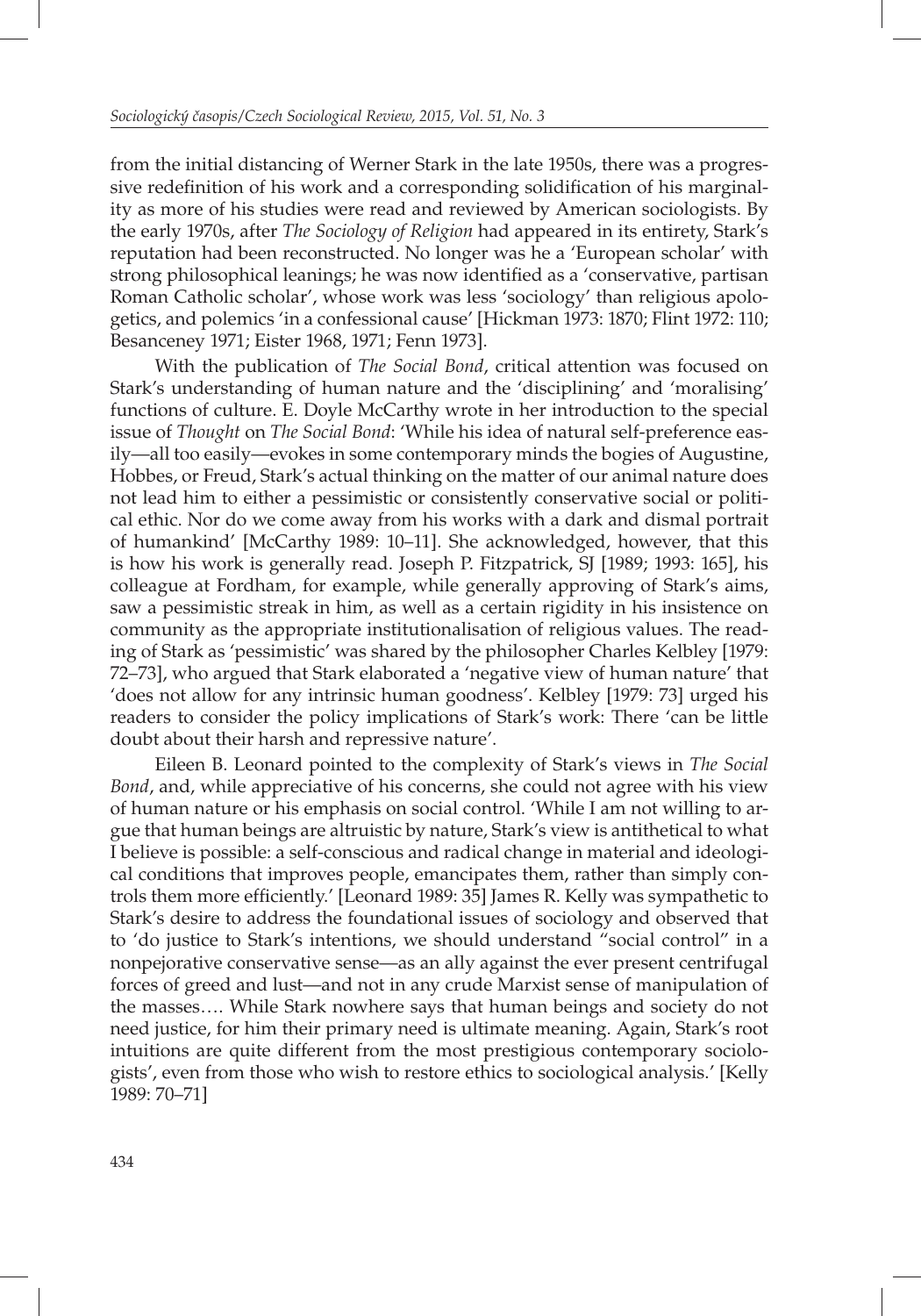Assessments such as these reflected real differences in approach and in underlying worldview between Werner Stark and the audience of American sociologists to whom his work was presented. They must be understood in the context of both the disciplinary concerns of American sociology at the time Stark was writing, and the American cultural setting itself. During Stark's tenure in the United States (1963–1975), sociology was in transition from its 'Golden Era', a time in which confidence in its social relevance and technical expertise translated into an abundance of material resources, prestige, and students, to a period of 'crisis', which stemmed from its failure to effectively address the massive social changes and political issues of the 1960s [Rhoades 1981; Turner 1989]. Throughout the 1960s, however, funding for research was still increasing, and the substantial material and institutional rewards at stake lent urgency to the demonstration of sociology's scientific nature. To approve Stark's historical, philosophical, explicitly value-laden work *as sociology* would be to compromise the defining feature of its self-image and its public face—and to do so at a time when its utility was already being called into question. While there was, in fact, a fierce debate about the possibility of value-free sociology going on at this very time, Stark was not taken up by critics of 'pure science', for they could not accept his emphasis on order and social control, even as they echoed his criticism of positivism.

This points to the real divergence between Stark and his counterparts in the United States. It was not simply Stark's assertion of a value-directed sociology that worked against him in the American setting; it was the particular values that he asserted. Given the individualistic, egalitarian, and liberal ethos of their society, American sociologists found Stark's dualism and his preference for organicism, hierarchy, and discipline uncongenial. Stark insisted that cultures be judged according to an absolute moral standard, one which ranks social coherence above individual goals. Accordingly, he singled out the modern West for special criticism, as its ethos elevates individualism, competitiveness, materialism and it unleashes and justifies the pursuit of self-interest as the motive force of its economic and technological dynamism. *The Social Bond*, he stressed, was written *against* this type of society and its order of values [Stark 1978: 149]. And many of his arguments, looking back from today, sound very much like the critical views of post-industrial, individualistic 'multi-option society' [Gross 2005; Nollmann and Strasser 2004] and the current call for more community and deceleration. As with other Catholic intellectuals of the 20th century [cf. McCarraher 2000], he offered mediaeval Christendom as a model of community, with its hierarchical structure of human relationships and mutual obligations, its economic justice in the form of the 'just price' and prohibition of interest as well as its social discipline [Stark 1972a, 1972b].

Such a position found little favour with American sociologists. Except for the period during which functionalism was dominant, American sociologists have tended to portray the social whole in terms of individuals who interact, exchange, compete, and create [Hinkle and Hinkle 1954; Wolff 1970: 46–48]. While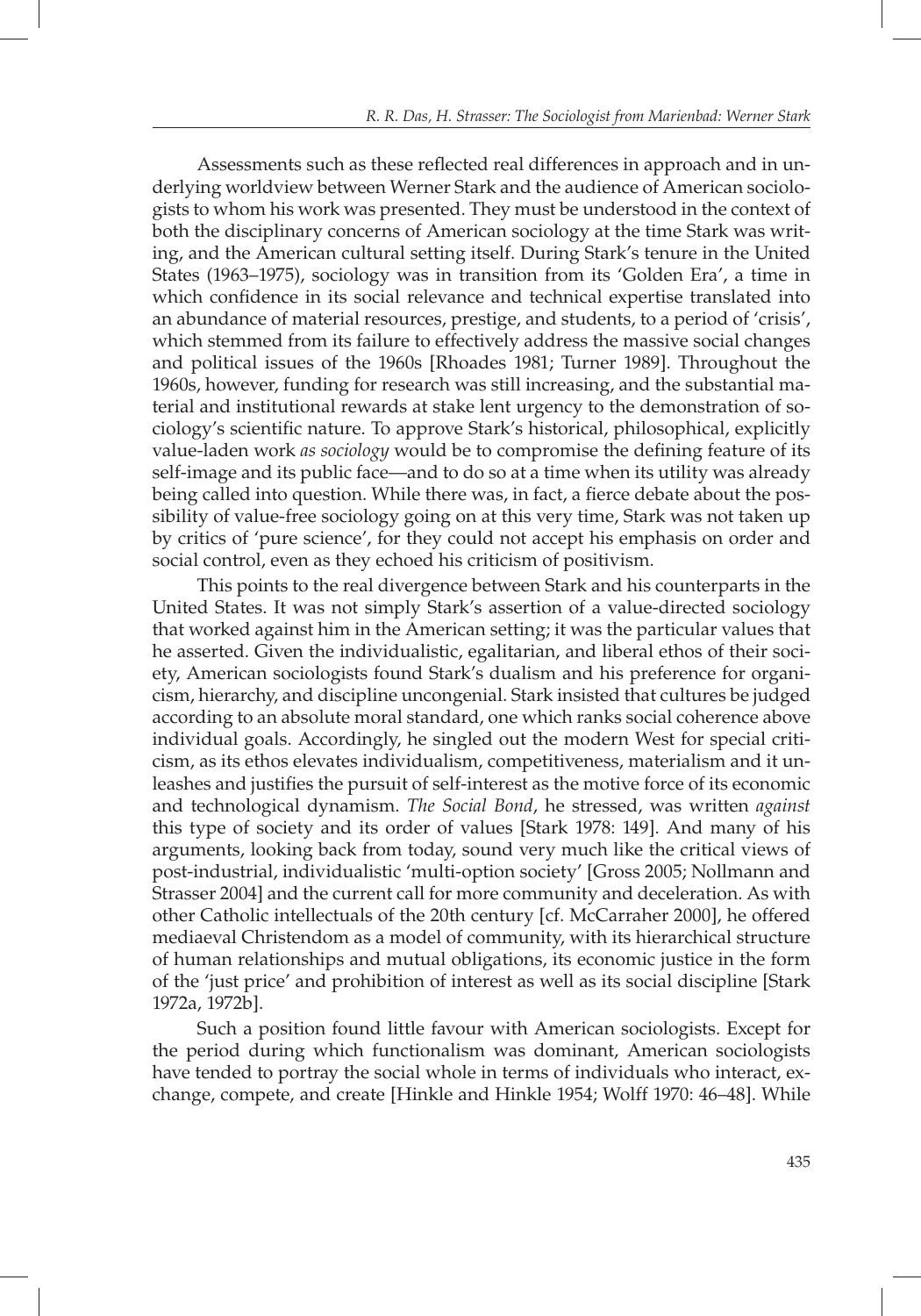the sociological enterprise, by its very nature, dictates a concern with the wellbeing of the community, American sociologists have typically viewed individualism with much less apprehension than Stark. It is not regarded as a manifestation of human animality and self-preference and not generally associated with social disintegration, but is instead seen as having liberative and constructive potential [Bramson 1961: 68; Strasser 1976: chapters 6 and 7]. Stark, in contrast, saw individualism as ruthless competitiveness, failing to note the ways that it can further communal goals. It is noteworthy that Bellah and his colleagues' 1985 study of *Habits of the Heart* was concerned with many of the same issues as Stark. They developed the problem of excessive individualism, the need to revitalise community, and the call for a committed, public sociology in a more even-handed way, and in a manner much more palatable to the American scientific community.

This was the cultural context of the audience to which Stark addressed his rich and varied sociology: his ideas on knowledge, culture, symbolism, *and* his insistence on human animality, the need for social discipline, the elevation of an organic type of community, the reality of a universally binding moral code, and the legitimacy of an evaluative sociology. The latter ideas overshadowed his work, for they struck a discordant note in a field dominated by political and social liberalism and empirical science [Lipset and Ladd 1972; Ladd 1979; Brint 1984]. Gouldner [1970: 29] has described the dynamic between theorist and audience that influences the social career of a theory and his remarks are especially applicable to Stark's situation:

For, in some part, theories are accepted or rejected because of the background assumptions embedded in them. In particular, a social theory is more likely to be accepted by those who share the theory's background assumptions and find them agreeable. Over and above their stipulated connotations, social theories and their component concepts contain a charge of surplus meanings derived in part from their background assumptions, and these may congenially resonate the compatible background assumptions of their hearers or may generate a painful dissonance.

Much of Werner Stark's marginality to American sociology can, therefore, be explained by a perceived incompatibility of assumptions, values, and priorities between Stark and his contemporaries in the United States. He was a scholar, a *Gelehrter*, in a field that saw itself as a science. He produced trenchant cultural critiques and clear normative prescriptions, rooted in his understanding of the requirements of social order and in his own religious and philosophical commitments. The opposition between Stark's form of intellectualism and the dominant orientation of American sociologists of the mid-20th century shaped the trajectory of his career in the United States [cf. Hess and Fleck 2014: 152–153].

In Europe, especially in German-speaking countries like Germany and Austria, Stark was much more accepted, mainly because of his work on *Wissenssoziologie* [Stark 1960b] and the one-volume German edition of his sociology of reli-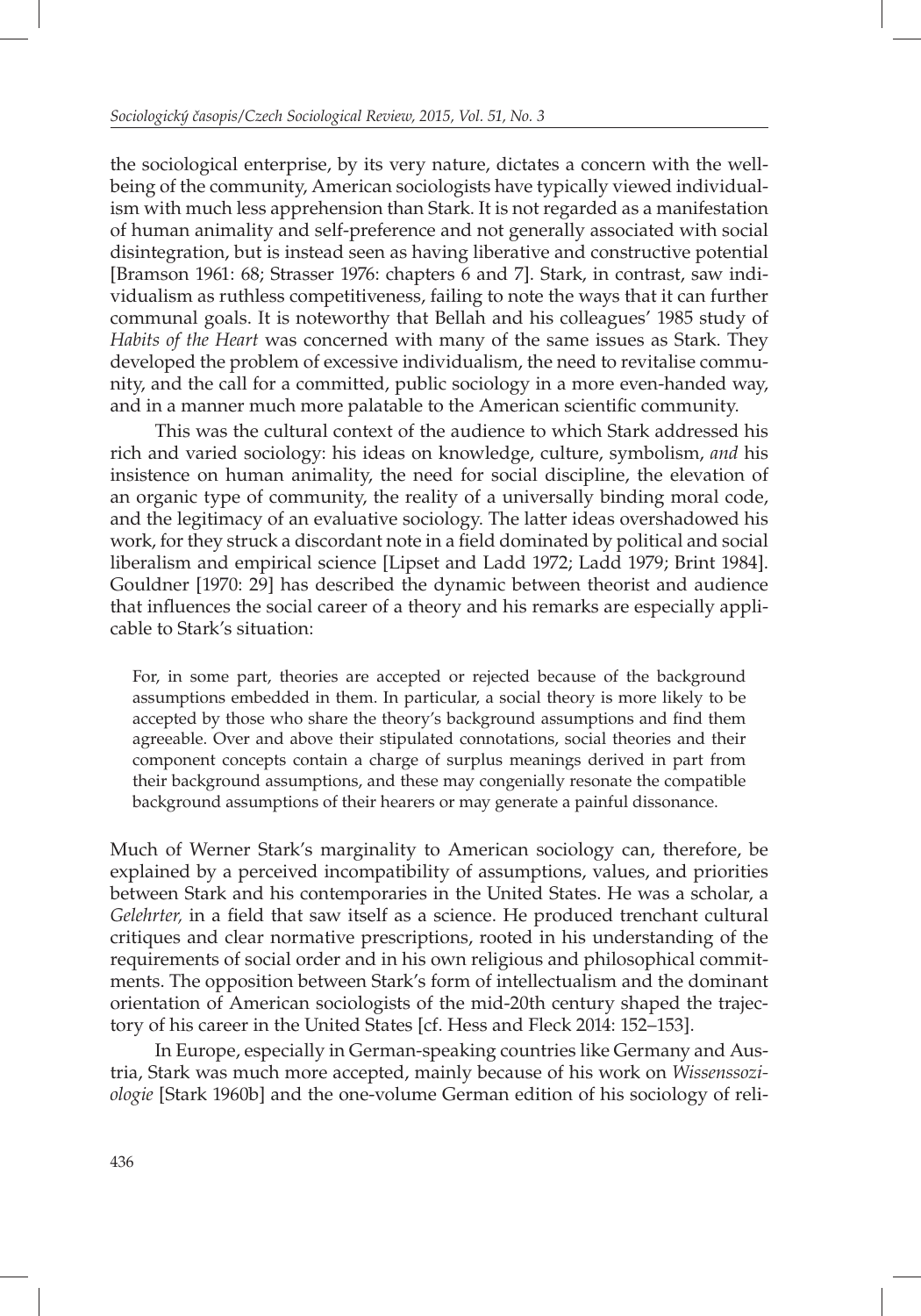

*Käthe (third from left) and Werner Stark (second from right) at the baptism of H. Strasser's son Mark at the Strasser home in Vienna, Austria, June 1974. © Hermann Strasser.* 

gion [Stark 1974b]. In 1964, he was asked if he were interested in a professorship at the Faculty of Law and Political Science of *t*he University of Vienna which he declined because he had committed himself to stay at Fordham University for at least five years. In the 1970s he made many trips to Europe and gave a number of lectures in Austria and Germany. In 1974 when he visited Vienna and became the godfather of the second author's son, Mark H. Strasser, he asked Mark's father for advice with regard to where he should live after his upcoming retirement from Fordham since his homeland was not the Czechoslovakia that he wanted to go back to. Mark's father, coming from Salzburg, did not hesitate with his recommendation: 'Choose Salzburg which is close to the Czech border and equipped with an interesting history, superb architecture of churches and castles, a fascinating landscape, lots of cultural events, and a new university.' And it did not take long and Werner Stark was offered an honorary professorship in sociology from the Paris-Lodron-University of Salzburg [cf. Gabriel 1988]. In 1975, he and his wife moved to the 'Rome of the North', as Salzburg is sometimes called, and he started to write his five-volume work *The Social Bond*. He was about to begin the last, the sixth volume, when he died in 1985. He found his earthly rest at the communal cemetery, the *Kommunalfriedhof,* in Salzburg.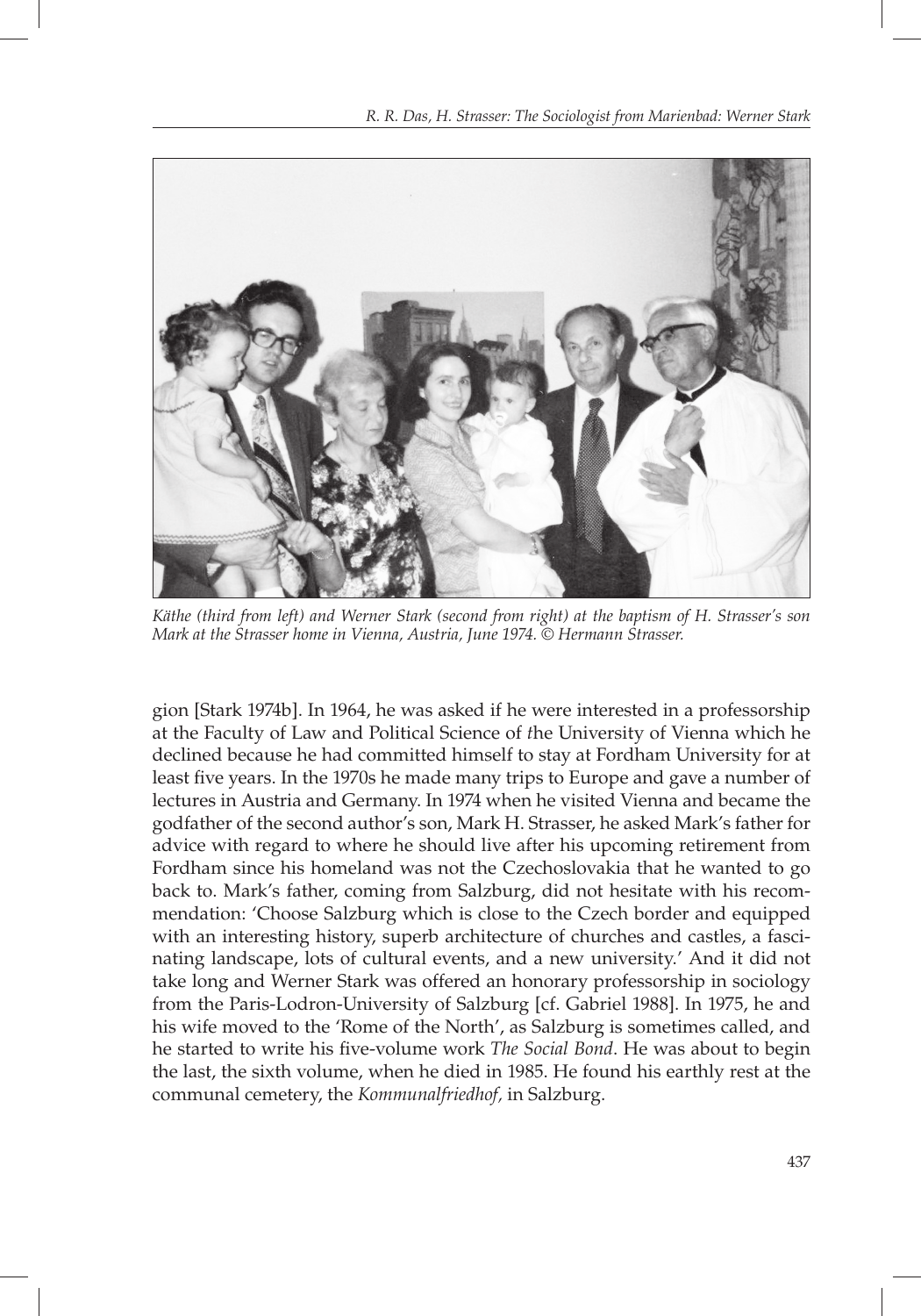## **Conclusion**

The career of Werner Stark is an important example of academic marginalisation. In exploring the reasons for the neglect of Stark's work, we have shown that his sociology bears a close relationship to a series of lived marginalities—as a German-speaking, atheist of Jewish background living in the Czech lands, as a European refugee and Catholic convert in Protestant cultures (first in the United Kingdom, later in the United States), and as a Catholic-oriented sociologist in a secularised, empirically oriented discipline. There was a clear vision in Stark's work, born of these experiences, which lent coherence to the many topics and problems he addressed. But that vision also dominated his work, and became the defining feature of his social thought in the eyes of his audience, to the exclusion of other, original ideas that would have secured his place in contemporary sociology.

As a result, two more forms of marginality came to characterise Werner Stark: He was a well-published, erudite scholar whose many works are seldom read and an academic sociologist who avoided whenever possible any involvement in the management of his university and in the business of sociological associations, including participating in national or international conferences. Nevertheless, there were other sides to Werner Stark's intellectual life: As long as he lived and wherever he lived, he was devoted to philosophy, literature, and art, as his edition of eighteen volumes of *Rare Masterpieces of Philosophy and Science*, extending from Niccolò Machiavelli to Max Scheler, his many journeys motivated by art history, and his 'Morgensterniaden', published under his pseudonym Ernst Krawer in the *Neue Zürcher Zeitung,* demonstrated. His media were not commissions and meetings, but the book and the advanced seminar. There, as well as at his parties at home, his students and friends experienced him as a great story-teller. At these parties in the Starks' home on Upper Broadway and after 1967 on Mosholu Avenue in Riverdale, students always asked Kate Stark where her husband's library was because there were only a few books visible in a small bookshelf. She then answered: 'He has a few books of his own and of others only with a personal inscription. My husband does not need books at home. He needs only three things for his life: a public library, a church, and a museum.' [Strasser 2014: 455] For Werner Stark, one of the fundamental sociological insights was that humans in general are story-tellers because they need stories for orientation.

That insight and many others regarding our lives in society have yet to be fully explored. When all his writings are considered, however, Stark must be credited with presenting an insightful and eloquent case for culture, long before it became a main theme in contemporary sociology. And his social aspiration a world in which the individual feels responsible for both personal and public choices, and where sociality overcomes self-absorption—demands consideration and discussion. In short, there is ample justification for a new reading of Werner Stark.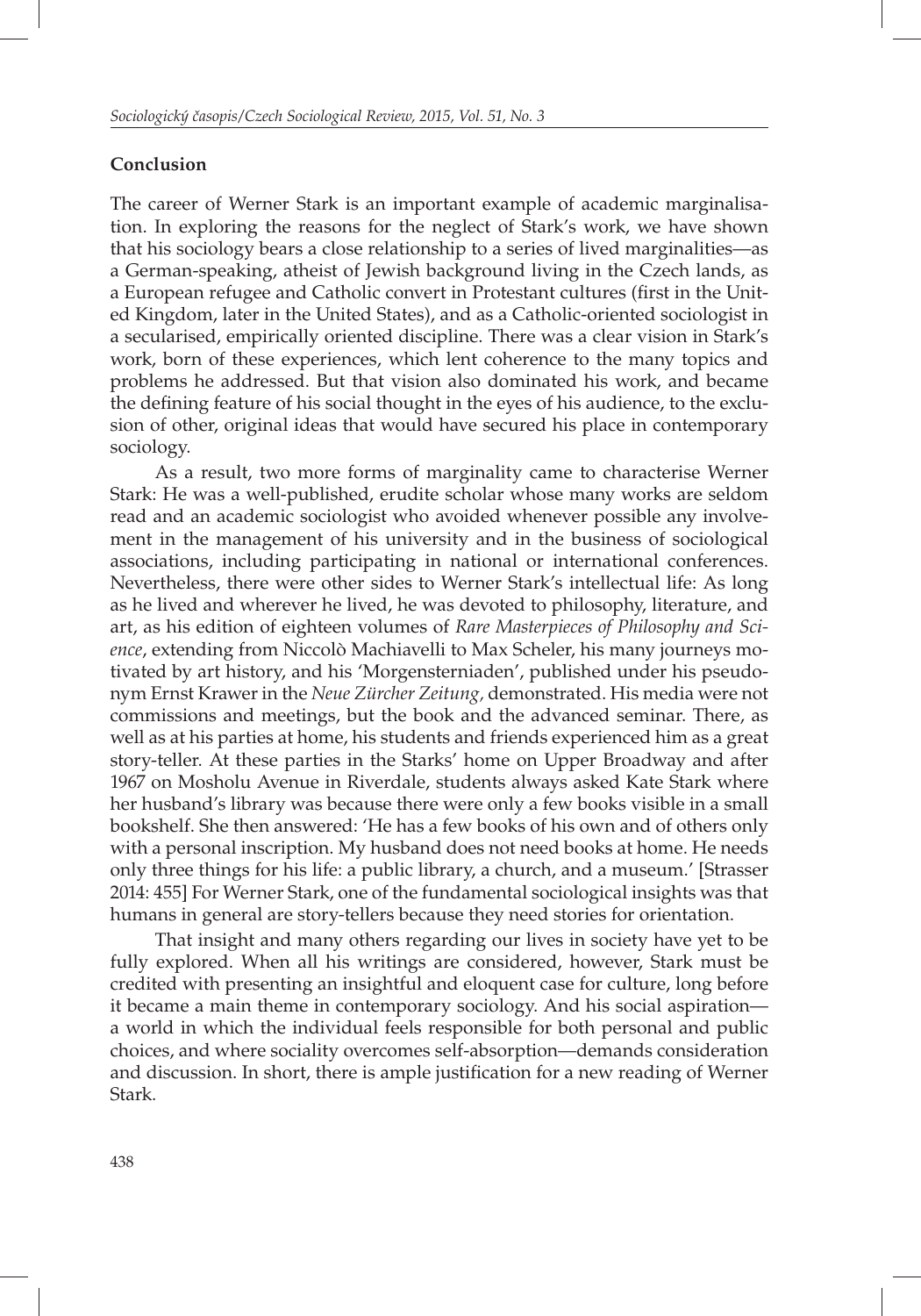ROBIN R. DAS *is Assistant Professor of Sociology at Concordia College–New York. She earned a PhD in sociology from Fordham University in 2008. The subject of her doctoral dissertation was the sociological thought and academic career of Werner Stark. Her current research interests include sociological theory, social marginality, and social inequality.*

HERMANN STRASSER *received his doctorate in economics from the University of Innsbruck, Austria, and his PhD in sociology from Fordham University, New York, where Werner Stark was his mentor. He was Visiting Professor of Sociology at the University of Oklahoma, Norman (1971–1972, 1976) and Assistant Professor at the Institute for Advanced Studies in Vienna (1972–1977). From 1978 to 2007 he held the Chair of Sociology at the University of Duisburg–Essen, Germany, where he is now Professor Emeritus. His research interests centre on social inequality, social change, sociological theory, and social capital. Besides publishing more than 300 articles in journals and collected editions, he published over 30 books, among them* The Normative Structure of Sociology *(1976 Engl., 1978 Port.),* An Introduction to Theories of Social Change *(with S. C. Randall, 1979 German, 1981 Engl.),* Change and Strain in Social Hierarchies *(with R. W. Hodge, 1993),* Modern Germany *(with H. Kerbo, 2000), and his autobiography* Die Erschaffung meiner Welt: Von der Sitzküche auf den Lehrstuhl *(2014).*

#### **References**

- Adler, F. 1959. 'Werner Stark's Sociology of Knowledge: A Further Comment.' *Kyklos* 12 (3): 500–506, http://dx.doi.org/10.1111/j.1467-6435.1959.tb02169.x.
- Alexander, J. C. 1982. *Theoretical Logic in Sociology*. Vol. 1*, Positivism, Presuppositions and Current Controversies*. Berkeley, CA: University of California Press.
- Alexander, J. C. 1983. *Theoretical Logic in Sociology*. Vol. 4*, The Modern Reconstruction of Classical Thought: Talcott Parsons*. Berkeley, CA: University of California Press.
- Beck, U. 1986. *Risikogesellschaft: Auf dem Weg in eine andere Moderne.* Frankfurt/M.: Suhrkamp. (Engl. *Risk Society: Towards a New Modernity.* Thousand Oaks, CA: Sage, 1992).
- Bellah, R. N. 1967. 'Review of *The Sociology of Religion: A Study of Christendom*, Vol. 1, *Established Religion*, Vol. 2, *Sectarian Religion*, by W. Stark.' *Sociological Analysis* 28 (4): 229–230, http://dx.doi.org/10.2307/3710313.
- Bellah, R. N. 1968. 'Review of *The Sociology of Religion: A Study of Christendom*, Vol. 3, *The Universal Church*, by W. Stark.' *Sociological Analysis* 29 (3): 160–161, http://dx.doi.org/10.2307/3710149.
- Bellah, R. N. 1976. 'Civil Religion in America.' Pp. 168–189 in *Beyond Belief: Essays on Religion in a Post-Traditional World*, edited by R. N. Bellah. New York: Harper and Row. (First published in *Daedalus* 96 (winter 1967): 1–21, http://dx.doi.org/10.1162/001152605774431464).
- Bellah, R. N., R. Madsen, W. M. Sullivan, A. Swidler and S. M. Tipton. 1985. *Habits of the Heart: Individualism and Commitment in American Life*. Berkeley, CA: University of California Press.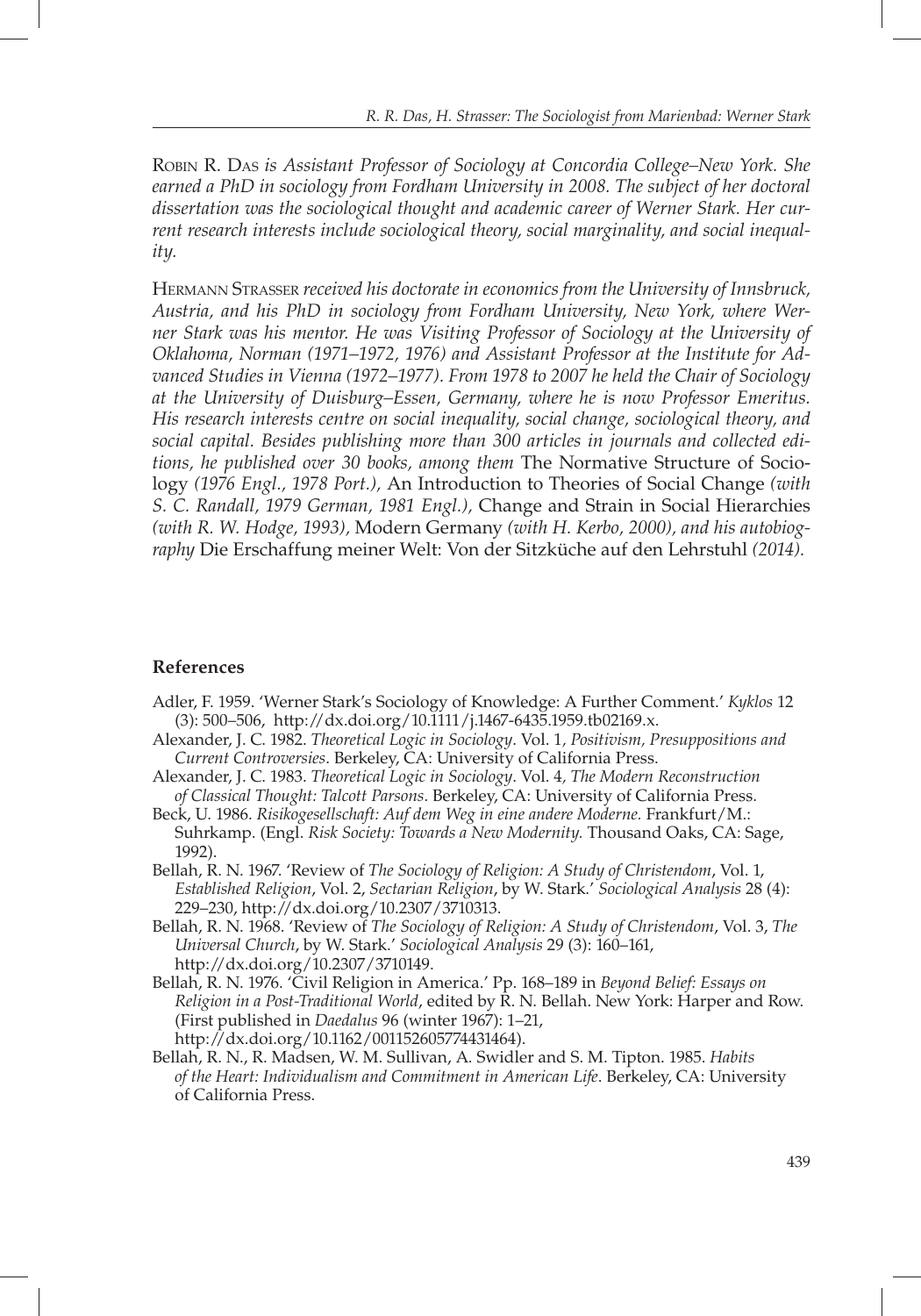- Berger, P. L. and T. Luckmann. 1967. *The Social Construction of Reality: A Treatise in the Sociology of Knowledge*. Garden City, NY: Doubleday and Co., Anchor Books. (Original edition, Garden City, N.Y.: Doubleday and Co., 1966.)
- Besanceney, P. H. 1971. 'Review of *The Sociology of Religion: A Study of Christendom*, Vol. 4, *Types of Religious Man, by W. Stark.' Journal for the Scientific Study of Religion 10 (3):* 264–266, http://dx.doi.org/10.2307/1384493.
- Bortolini, M. 2012. 'The Trap of Intellectual Success: Robert N. Bellah, the American Civil Religion Debate, and the Sociology of Knowledge.' *Theory and Society* 41 (2): 187–210, http://dx.doi.org/10.1007/s11186-012-9166-8.
- Bramson, L. 1961. *The Political Context of Sociology*. Princeton, NJ: Princeton University Press.
- Brint, S. 1984. '"New Class" and Cumulative Trend Explanations of the Liberal Political Attitudes of Professionals.' *American Journal of Sociology* 90 (1): 30–71, http://dx.doi.org/10.1086/228047.
- Christiano, K. J., W. H. Swatos, Jr., and P. Kivisto. 2002. *Sociology of Religion: Contemporary Developments*. Walnut Creek, CA: Alta Mira Press.
- Cohen, G. B. 1977. 'Jews in German Society: Prague, 1860–1914.' *Central European History* 10 (1): 28–54, http://dx.doi.org/10.1017/S0008938900001059.
- Coser, L. A. 1977. *Masters of Sociological Thought*. 2nd ed. New York: Harcourt Brace Jovanovich.
- Das, R. R. 2008. *The Place of Werner Stark in American Sociology: A Study in Marginality.*  Doctoral dissertation. Ann Arbor, MI: UMI Dissertation Services.
- Eister, A. W. 1968. 'Review of *The Sociology of Religion: A Study of Christendom*, Vol. 1, *Established Religion*, Vol. 2, *Sectarian Religion*, Vol. 3, *The Universal Church*, by W. Stark.' *Journal for the Scientific Study of Religion*  $\overline{7}$  (2): 294–295, http://dx.doi.org/10.2307/1384647.
- Eister, A. W. 1971. 'Review of *The Sociology of Religion: A Study of Christendom*, Vol. 4, *Types of Religious Man*, by W. Stark.' *American Sociological Review* 36 (4): 734–735, http://dx.doi.org/10.2307/2093610.
- Fenn, R. 1973. 'Review of *The Sociology of Religion: A Study of Christendom*, Vol. 5, *Types of Religious Culture*, by W. Stark.' *Contemporary Sociology* 2 (3): 321–323, http://dx.doi.org/10.2307/2064208.
- Fitzpatrick, J. P., SJ 1989. 'Three Refugee Sociologists: Luigi Sturzo, Nicholas Timasheff, and Werner Stark.' *Thought* 64 (1): 13–23, http://dx.doi.org/10.5840/thought19896412.
- Fitzpatrick, J. P., SJ 1993. 'The Religious Believer as Sociologist.' Pp. 153–170 in *In Search of Community: Essays in Memory of Werner Stark, 1909–1985*, edited by E. Leonard, H. Strasser and K. Westhues. New York: Fordham University Press.
- Fleck, C. 2013. 'Lewis A. Coser–A Stranger within More Than One Gate.' *Sociologický časopis/Czech Sociological Review* 49 (6): 951–968.
- Flint, J. T. 1972. 'Review of *The Sociology of Religion: A Study of Christendom*, Vol. 1, *Established Religion*, Vol. 2, *Sectarian Religion*, Vol. 3, *The Universal Church*, by W. Stark.' *Journal of the American Academy of Religion* 40 (1): 110, 112–113, 116, http://dx.doi.org/10.1093/jaarel/XL.1.110.
- Gabriel, M. 1988. *Die Soziologie der Wahrheit. Darstellung und Diskussion der Wissenssoziologie von Werner Stark.* Unpublished Diplomarbeit. University of Salzburg.
- Geertz, C. 2000. 'The Politics of Meaning.' Pp. 311–326 in *The Interpretation of Cultures*, by C. Geertz, reprint. New York: Basic Books. Original edition, New York: Basic Books, 1973.
- Gilley, S. 1997. 'Newman and the Convert Mind.' Pp. 5–20 in *Newman and Conversion*, edited by Ian Ker. Edinburgh: T. and T. Clark.

Gouldner, A. W. 1970. *The Coming Crisis of Western Sociology*. New York: Basic Books.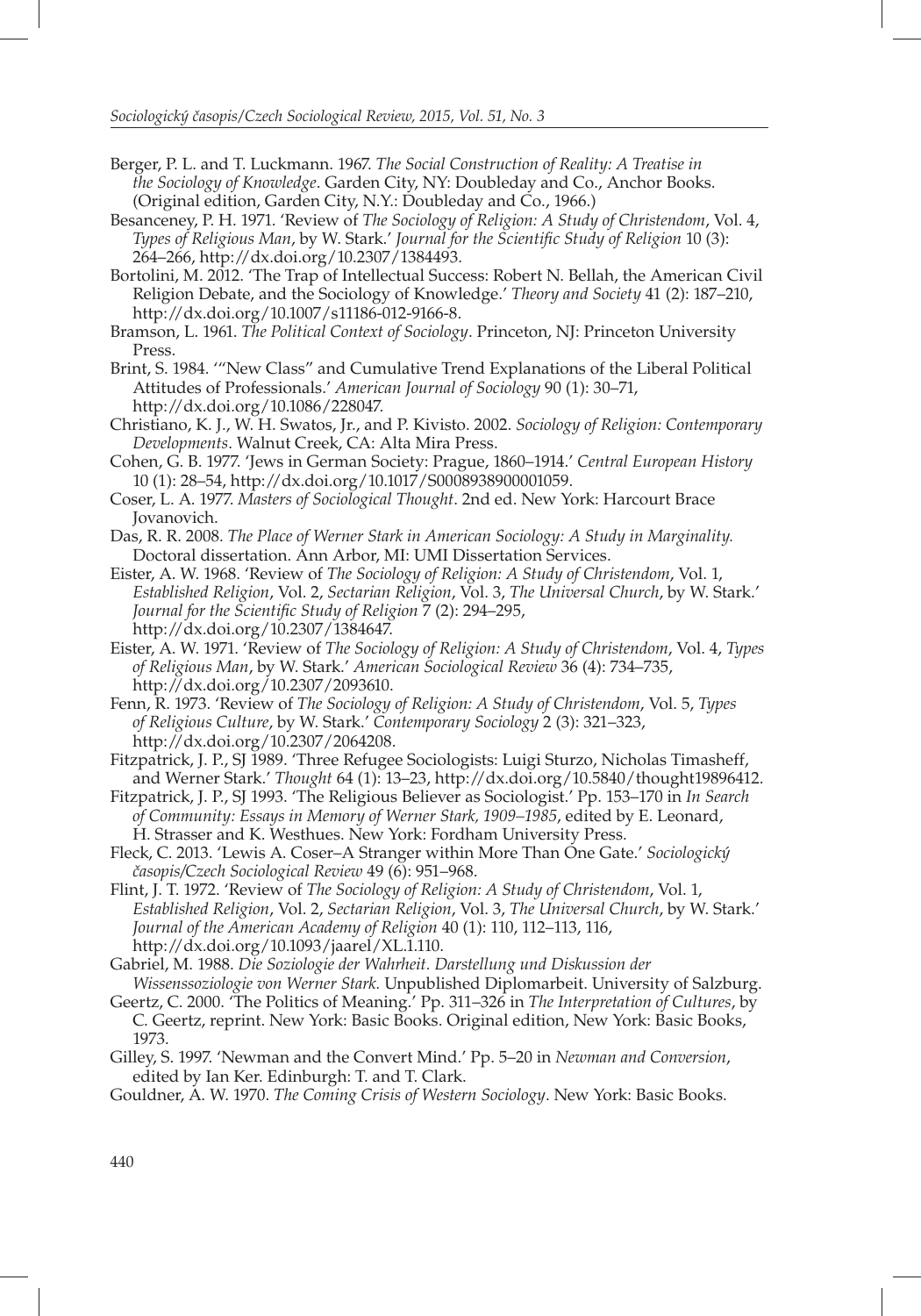- Gresham, J. L., Jr. 2003. 'The Collective Charisma of the Catholic Church: Werner Stark's Critique of Max Weber's Routinization Theory.' *Catholic Social Science Review* 8: 123–139.
- Gross, P. 2005. *Die Multioptionsgesellschaft.* 10th ed. Frankfurt/M.: Suhrkamp.
- Hess, A. and C. Fleck. 2014. 'Knowledge for Whom? A Critical Note on the Uses and Abuses of "Public Sociology".' *Irish Journal of Sociology* 22 (1): 143–154, http://dx.doi.org/10.7227/IJS.22.1.10.
- Hickman, J. M. 1973. 'Review of *The Sociology of Religion: A Study of Christendom*, Vol. 5, *Types of Religious Culture*, by W. Stark.' *American Anthropologist*, n.s., 75 (6): 1870–1871, http://dx.doi.org/10.1525/aa.1973.75.6.02a00740.
- Hinkle, R. C., Jr., and G. J. Hinkle. 1954. *The Development of Modern Sociology: Its Nature and Growth in the United States*. New York: Random House.
- Iggers, W. A. 1992. 'General Introduction.' Pp. 17–26 in *The Jews of Bohemia and Moravia: A Historical Reader*, edited by W. A. Iggers. Translations by W. A. Iggers, K. Poláčková-Henley and K.Talbot. Detroit: Wayne State University Press.
- Jameson, F. 1998. *The Cultural Turn: Selected Writings on the Postmodern 1983–1998.* London: Verso.
- Kelbley, C. A. 1979. 'Between Instinct and Culture: Problems in Stark's Vision of *The Social Bond*.' *Thought* 54 (1): 67–93, http://dx.doi.org/10.5840/thought19795417.
- Kelly, J. R. 1989. 'Against the Varieties of Naiveté: Werner Stark on Religion and the Social Bond.' *Thought* 64 (1): 67–82, http://dx.doi.org/10.5840/thought19896416.
- Kestenberg-Gladstein, R. 1968. 'The Jews between Czechs and Germans in the Historic Lands, 1848–1918.' Pp. 21–71 in *The Jews of Czechoslovakia: Historical Studies and Surveys*, Vol. 1, by the Society for the History of Czechoslovak Jews. Philadelphia, PA: Jewish Publication Society of America.
- Kieval, H. J. 2000. *Languages of Community: The Jewish Experience in the Czech Lands*. Berkeley, CA: University of California Press.
- Kohn, H. 1968. 'Before 1918 in the Historic Lands.' Pp. 12–20 in *The Jews of Czechoslovakia: Historical Studies and Surveys*, vol. 1, by the Society for the History of Czechoslovak Jews. Philadelphia, PA: Jewish Publication Society of America.
- Kunin, S. D. 2003. *Religion: The Modern Theories*. Baltimore, MD: Johns Hopkins University Press.
- Ladd, E. C., Jr. 1979. 'Pursuing the New Class: Social Theory and Survey Data.' Pp. 101–122 in *The New Class?*, edited by B. Bruce-Briggs. New Brunswick, NJ: Transaction.
- Leonard, E. B. 1989. 'Gender and Social Control: A Critique of *The Social Bond*.' *Thought* 64 (1): 24–40, http://dx.doi.org/10.5840/thought19896413.
- Leonard, E., H. Strasser and K. Westhues. 1993. 'Introduction.' Pp. 1–17 in *In Search of Community: Essays in Memory of Werner Stark, 1909–1985*, edited by E. Leonard, H. Strasser and K. Westhues. New York: Fordham University Press.

Lipset, S. M. and E. C. Ladd, Jr. 1972. 'The Politics of American Sociologists.' *American Journal of Sociology* 78 (1): 67-104, http://dx.doi.org/10.1086/225296.

- Loether, H. 1984. 'Franz Adler.' *ASA Footnotes* 12 (8): 8.
- Martindale, D. 1981. *The Nature and Types of Sociological Theory*. 2nd ed. Boston, MA: Houghton Mifflin.
- McCarraher, E. 2000. *Christian Critics: Religion and the Impasse in Modern American Social Thought*. Ithaca, NY: Cornell University Press.

McCarthy, E. D. 1989. 'Introduction.' *Thought* 64 (1): 5–12, http://dx.doi.org/10.5840/thought19896411.

McCarthy, E. D. 1991. 'Introduction to *The Sociology of Knowledge: Toward a Deeper Understanding of the History of Ideas*, by W. Stark.' Reprint. New Brunswick, NJ: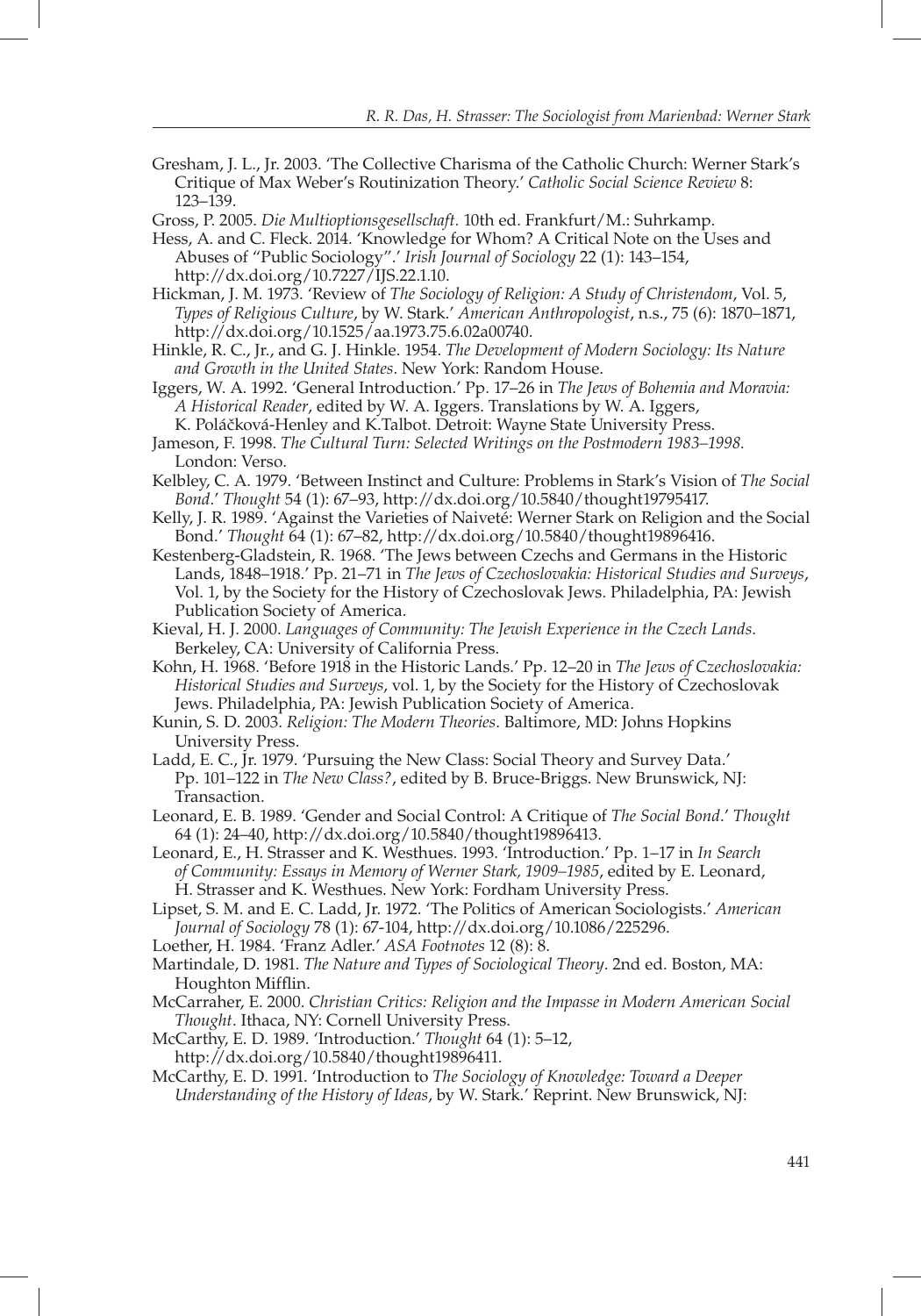Transaction Publishers. (Original edition, London: Routledge and Kegan Paul, 1958.)

- McCarthy, E. D. 1996. *Knowledge as Culture: The New Sociology of Knowledge*. London: Routledge.
- McCarthy, E. D. and M. H. Engel. 1989. 'The Orgy: Ritualized Forms of Emotional Release.' Paper presented at the annual meeting of the American Sociological Association, San Francisco, CA, 9 August 1989.
- Nollmann, G. and H. Strasser. 2004. 'Individualisierung als Programm und Problem der modernen Gesellschaft.' Pp. 9–28 in *Das individualisierte Ich in der modernen Gesellschaft,* edited by G. Nollmann and H. Strasser. Frankfurt/M. and New York: Campus Verlag.
- O'Connell, M. R. 1989. 'L'Envoi: A Historian's Appreciation of Werner Stark.' *Thought* 64 (1): 94–97, http://dx.doi.org/10.5840/thought19896418.
- Park, R. E. 1950a. 'Human Migration and the Marginal Man.' Pp. 345–356 in *The Collected Papers of Robert Ezra Park*, Vol. 1, *Race and Culture*, edited by E. C. Hughes, C. S. Johnson, J. Masuoka, R. Redfield and L. Wirth. Glencoe, IL: Free Press.
- Park, R. E. 1950b. 'Cultural Conflict and the Marginal Man.' Pp. 372-376 in *The Collected Papers of Robert Ezra Park*, Vol. 1, *Race and Culture*, edited by E. C. Hughes, C. S. Johnson, J. Masuoka, R. Redfield and L. Wirth. Glencoe, IL: Free Press.

Remmling, G. W. 1967. *Road to Suspicion: A Study of Modern Mentality and the Sociology of Knowledge*. ACC Sociology Series, ed. J. F. Cuber. New York: Appleton-Century-Crofts.

- Rhoades, L. J. 1981. *A History of the American Sociological Association 1905–1980*. Washington, DC: American Sociological Association.
- Ritzer, G. 2000. *Classical Sociological Theory*. 3rd ed. New York: McGraw-Hill.
- Sayer, D. 2000. *The Coasts of Bohemia: A Czech History*. Reprint. Princeton, NJ: Princeton University Press.
- Scheler, M. 1992. *On Feeling, Knowing, and Valuing: Selected Writings*, edited and with an introduction by H. J. Bershady. Chicago, IL: University of Chicago Press.
- Simmel, G. 1950. 'The Stranger.' Pp. 402–408 in *The Sociology of Georg Simmel*, translated, edited, and with an introduction by K. H. Wolff. New York: The Free Press.
- Spector, S. 2000. *Prague Territories: National Conflict and Cultural Innovation in Kafka's Fin de Siècle*. Berkeley, CA: University of California Press.
- Stark, W. 1934. *Ursprung und Aufstieg des landwirtschaftlichen Grossbetriebs in den böhmischen Ländern.* Rechts- und Staatswissenschaftliche Abhandlungen der Universität in Prag. Vol. 7. Brno-Prague-Leipzig-Vienna: Verlag Rudolf M. Rohrer.

Stark, W. 1936. *Sozialpolitik.* Brno-Prague-Leipzig-Vienna: Verlag Rudolf M. Rohrer.

- Stark, W. 1944. *The History of Economics in Its Relation to Social Development*. New York:
- Oxford University Press.
- Stark, W. 1950. 'Towards a Theory of Social Knowledge.' *Revue Internationale de Philosophie* 13: 287–308.
- Stark, W. 1952–1954. *Jeremy Bentham's Economic Writings.* vols. 1–3. London: George Allen & Unwin Ltd.
- Stark, W. 1954. 'Introduction to *The Nature of Sympathy*', by M. Scheler. New Haven, NJ: Yale University Press.
- Stark, W. 1959a. 'John Henry Newman.' Pp. 106–134 in *Social Theory and Christian Thought: A Study of Some Points of Contact*, by W. Stark. London: Routledge and Kegan Paul.
- Stark, W. 1959b. 'The Sociology of Knowledge and the Problem of Ethics.' Pp. 85–96 in *Transactions of the Fourth World Congress of Sociology*. Vol. 4, *The Sociology of Knowledge*. Louvain: International Sociological Association.
- Stark, W. 1960a. 'The Conservative Tradition in the Sociology of Knowledge.' *Kyklos* 13 (1): 90–100, http://dx.doi.org/10.1111/j.1467-6435.1960.tb00257.x.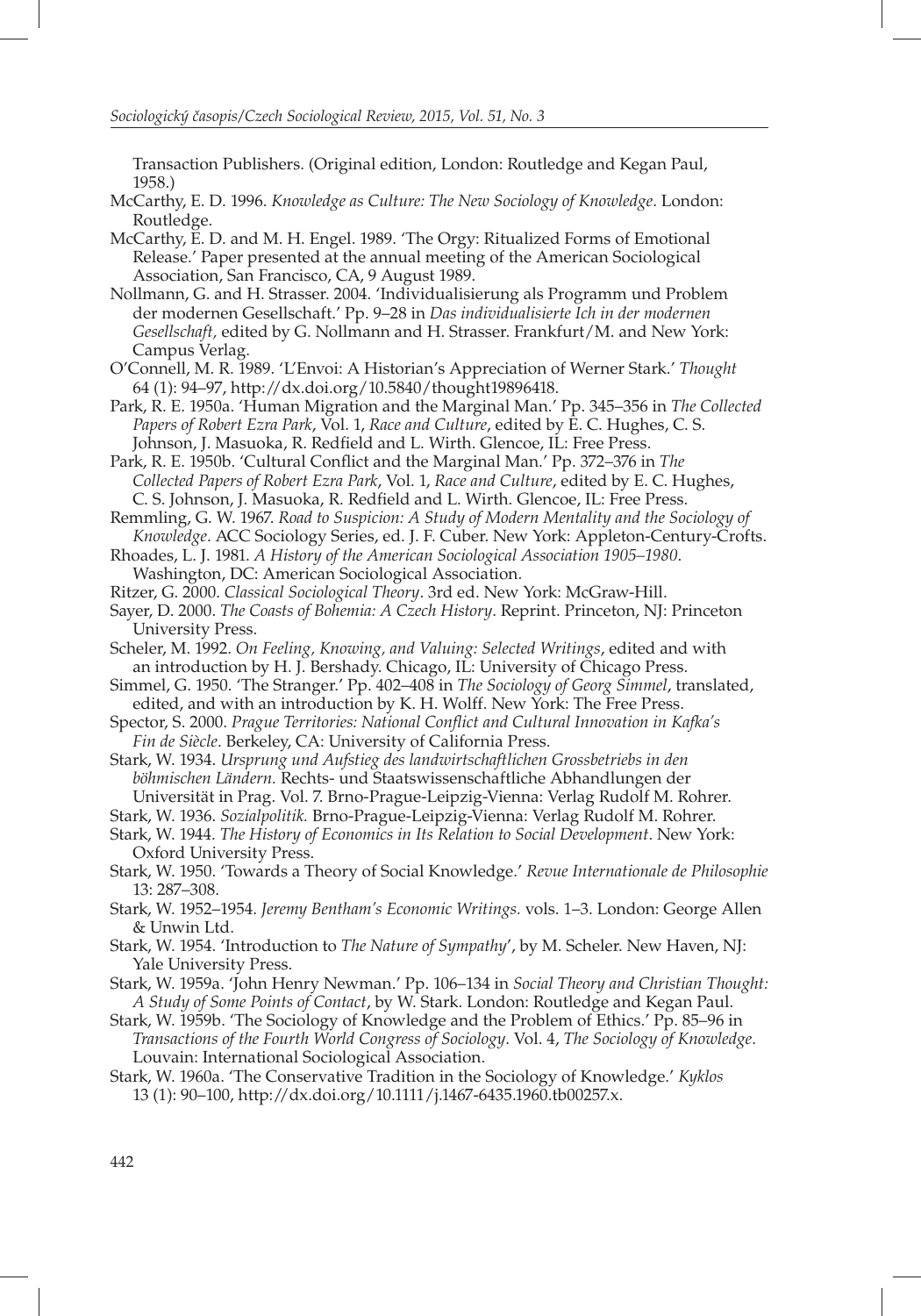- Stark, W. 1960b. *Die Wissenssoziologie. Ein Beitrag zum tieferen Verständnis des Geisteslebens.* Stuttgart: Ferdinand Enke Verlag.
- Stark, W. 1963. *The Fundamental Forms of Social Thought*. New York: Fordham University Press.
- Stark, W. 1964. 'Teilhard and the Problem of Human Autonomy.' Pp. 77–92 in *Proceedings of the Teilhard Conference*. 17–21 August. Fordham University, New York.
- Stark, W. 1966. *The Sociology of Religion: A Study of Christendom*. Vol. 1, *Established Religion*. New York: Fordham University Press.
- Stark, W. 1967a. *The Sociology of Religion: A Study of Christendom*. Vol. 2, *Sectarian Religion*. New York: Fordham University Press.
- Stark, W. 1967b. *The Sociology of Religion: A Study of Christendom.* Vol. 3, *The Universal Church*. New York: Fordham University Press.
- Stark, W. 1969. 'Giambattista Vico's Sociology of Knowledge.' Pp. 297–307 in *Giambattista Vico: An International Symposium*, edited by G. Tagliacozzo and H. V. White. Baltimore, MD: The Johns Hopkins Press.
- Stark, W. 1970. *The Sociology of Religion: A Study of Christendom*. Vol. 4, *Types of Religious Man*. New York: Fordham University Press.
- Stark, W. 1972a. 'The Contained Economy: An Interpretation of Medieval Economic Thought.' In *Pre-Capitalistic Economic Thought: Three Modern Interpretations*, edited by L. Silk. New York: Arno Press.
- Stark, W. 1972b. *The Sociology of Religion: A Study of Christendom*. Vol. 5, *Types of Religious Culture*. New York: Fordham University Press.
- Stark, W. 1974a. *America: Ideal and Reality*. Reprint. International Library of Sociology and Social Reconstruction, edited by K. Mannheim. Westport, CT: Greenwood Press. (Original edition, London: Kegan Paul, Trench, Trubner and Co., 1947.)
- Stark, W. 1974b. *Grundriss der Religionssoziologie.* Freiburg i. Brsg.: Rombach & Co.
- Stark, W. 1975. 'A Survey of My Scholarly Work.' In *The Sociological Writings of Werner Stark: Bibliography and Selected Annotations*, edited by M. H. Engel. Privately printed.
- Stark, W. 1976a. *The Ideal Foundations of Economic Thought*, edited by K. Mannheim. Reprint. Fairfield, NJ: Augustus M. Kelley. (Original edition, London: Kegan Paul, Trench, Trubner, and Co., 1943.)
- Stark, W. 1976b. *The Social Bond: An Investigation into the Bases of Law-abidingness.* Vol. 1, *Antecedents of the Social Bond: The Phylogeny of Sociality*. New York: Fordham University Press.
- Stark, W. 1978. *The Social Bond: An Investigation into the Bases of Law-abidingness*. Vol. 2, *Antecedents of the Social Bond: The Ontogeny of Sociality*. New York: Fordham University.
- Stark, W. 1980. *The Social Bond: An Investigation into the Bases of Law-abidingness*. Vol. 3, *Safeguards of the Social Bond: Custom and Law*. New York: Fordham University Press.
- Stark, W. 1983. *The Social Bond: An Investigation into the Bases of Law-Abidingness*. Vol. 4, *Safeguards of the Social Bond: Ethos and Religion.* New York: Fordham University Press.
- Stark, W. 1987a. *The Social Bond: An Investigation into the Bases of Law-abidingness*. Vol. 5, *Threats to the Social Bond: Contained Lawlessness*. New York: Fordham University Press.
- Stark, W. 1987b. *The Social Bond: An Investigation into the Bases of Law-abidingness*. Vol. 6, *Threats to the Social Bond: Lawlessness Rampant* [Fragments], edited by K. Stark. New York: Fordham University Press.
- Stark, W. 1991. *The Sociology of Knowledge: Toward a Deeper Understanding of the History of Ideas*. Reprint. With a new introduction by E. D. McCarthy. New Brunswick, NJ: Transaction Publishers. Original edition, London: Routledge and Kegan Paul, 1958.
- Stark, W. n.d. 'Karl Marx and the Critique of Society.' Stark Papers, Box 5. Walsh Library, Fordham University, New York.